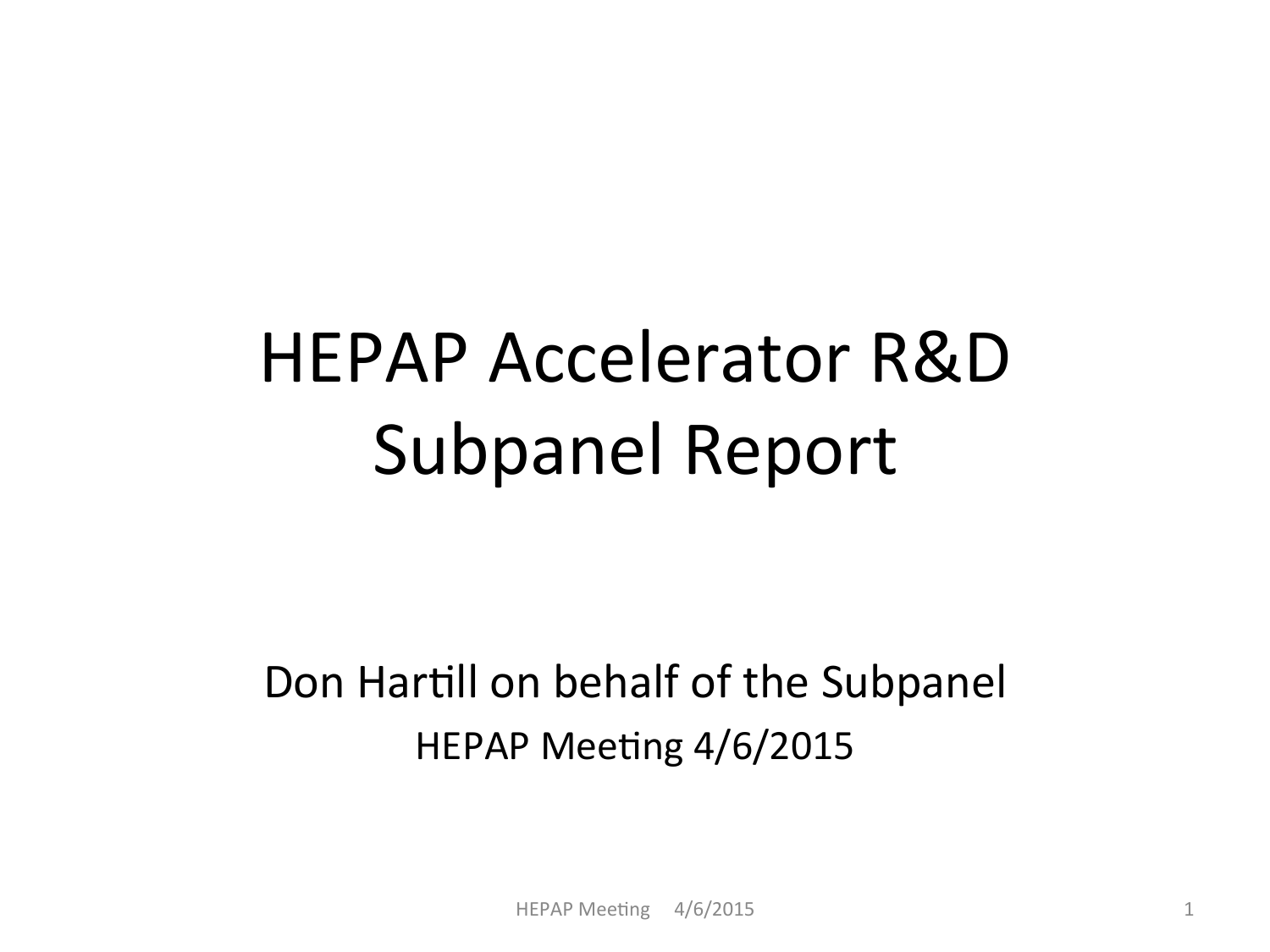# Background

- Subpanel was formed in response to a 2013 OHEP COV recommendation
- P5 also recommended formation of the Subpanel
- Summary of the Charge to the Subpanel
- Members of the Subpanel
- P5 Guidance
- Information gathering process
- Meetings
- Community input
- Workforce needs
- GARD thrust areas
- Challenges
- Fundamental Accelerator Research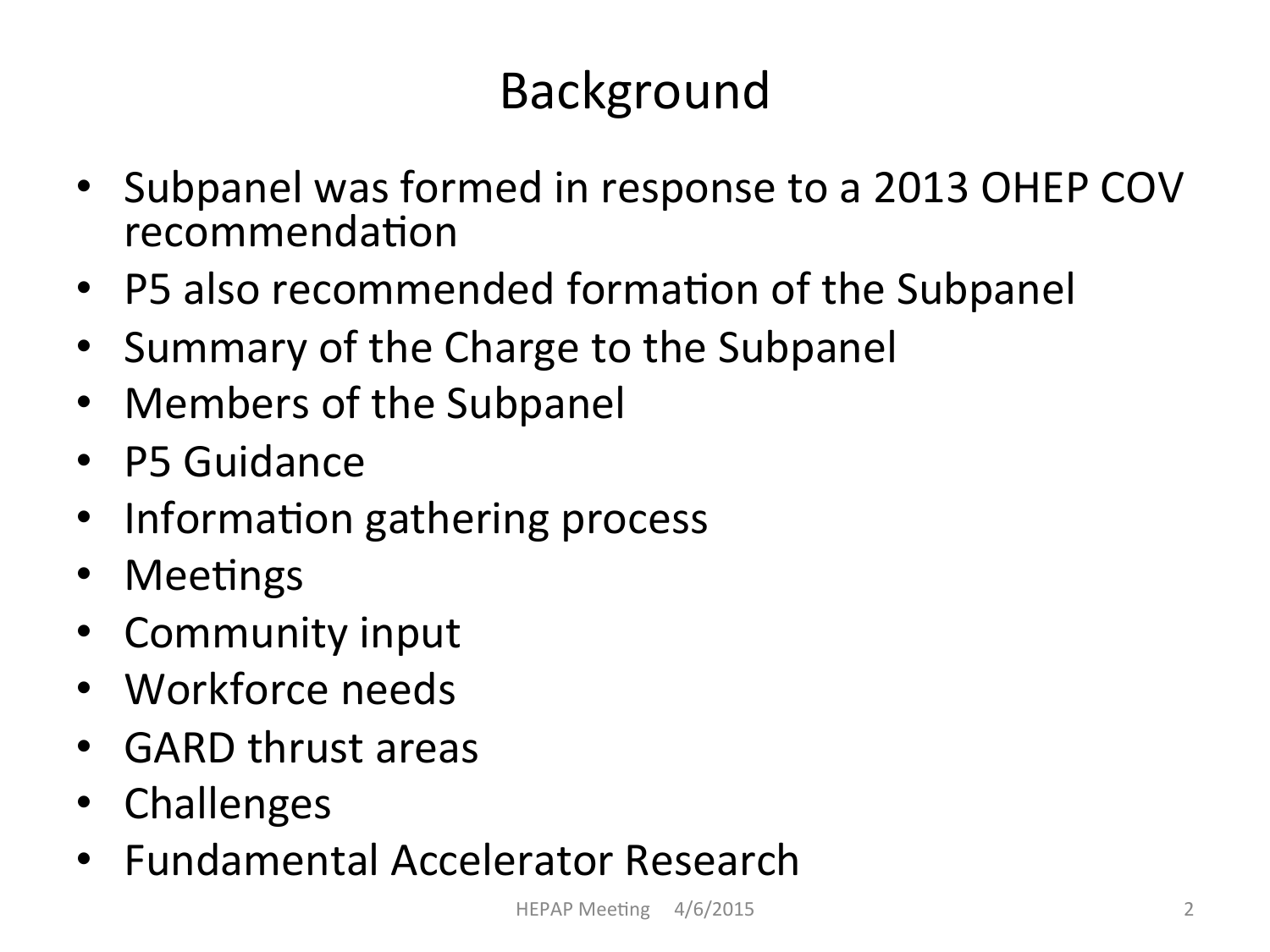# Summary of the Charge to the Panel

**National Goals:** Appropriate goals in broad terms for medium ( $\leq 10$ ) years – bring new concepts to practice) and long term ( $\leq$  20 years – exploratory research developing new concepts) U. S. Accelerator R&D for a world leading future program in accelerator based particle physics aligned with the recommendations of P5

**Current Effort:** Examine the scope of the current effort and evaluate how well medium- and long-term R&D address the HEP mission as expressed by P5

**Impediments:** Describe any impediments that may exist in achieving these goals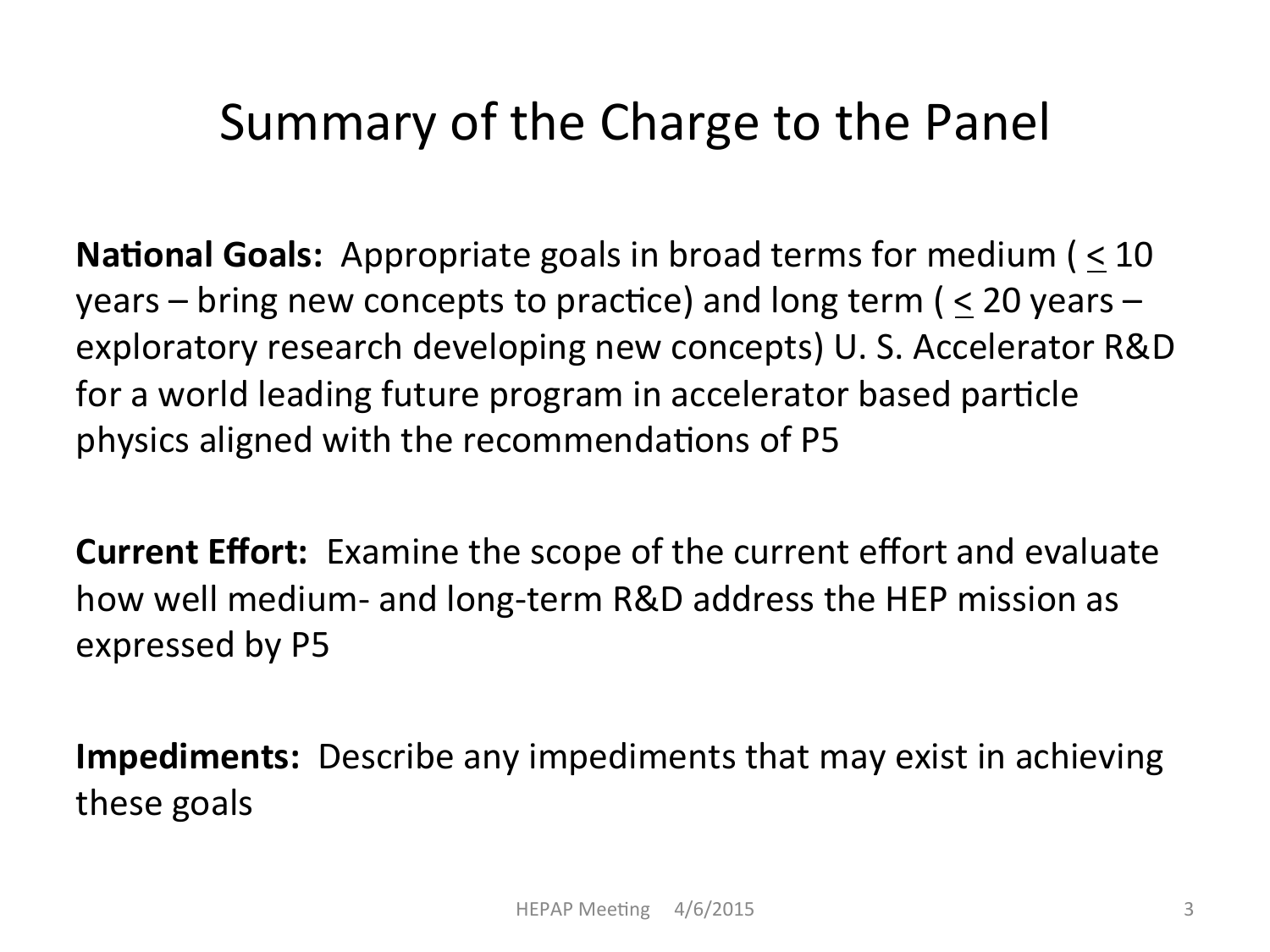# Summary of the Charge to the Panel

**Training:** Accelerator R&D efforts play a major role in training future accelerator scientists and technologists. Are current programs adequate including local partnerships between laboratories and local universities?

**Balance:** How do we maintain a healthy and appropriately balanced national program? Provide further guidance for a plan based on the science and technology case for increased investment in HEP Accelerator R&D called for in P5's Scenario C

Current projects including PIP-II, HL-LHC, and the ILC were not part of the Subpanel considerations

Preliminary report by the end of November with a final report by March 2015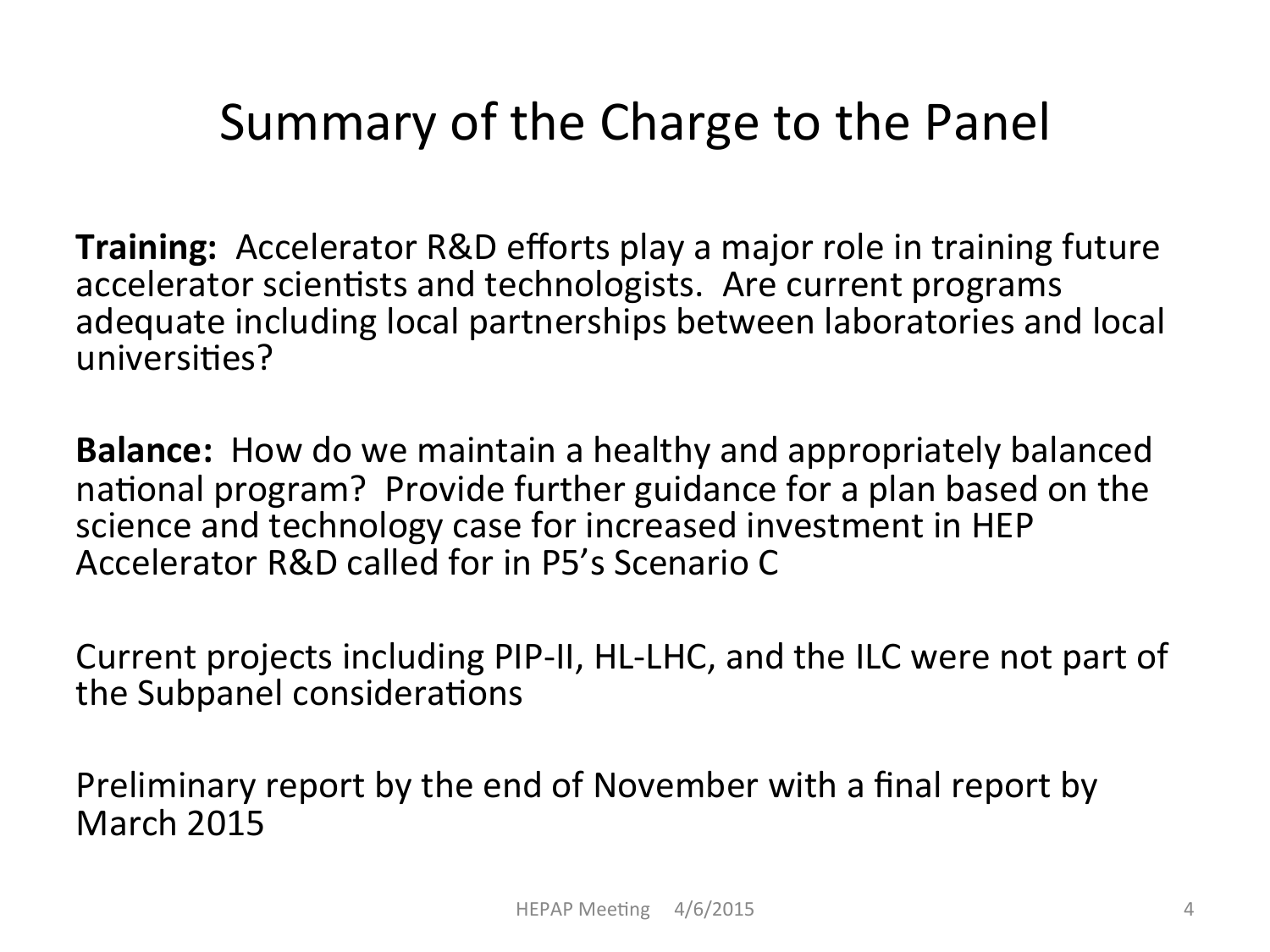# Members of the Subpanel

Marty Breidenbach<sup>•</sup> SLAC **Geoff Kraft (NP Obs.)** JLAB

Bruce Carlsten\* Los Alamos Lia Merminga\* Triumf Roger Dixon Fermilab Jamie Rosenzweig UCLA Steve Gourlay LBNL Mike Syphers MSU Zhirong Huang (BES Obs.) SLAC

Bill Barletta MIT Young-Kee Kim U of Chicago Ilan Ben-Zvi BNL & Stonybrook • Tadashi Koseki KEK/J-PARC Oliver Bruning CERN Andy Lankford\*\* (ex officio)<br>UC Irvine Don Hartill (Chair) Cornell Bob Tschirhart\* Fermilab Georg Hoffstaetter\* Cornell Rik Yoshida Argonne

\* Members of HEPAP • Members of P5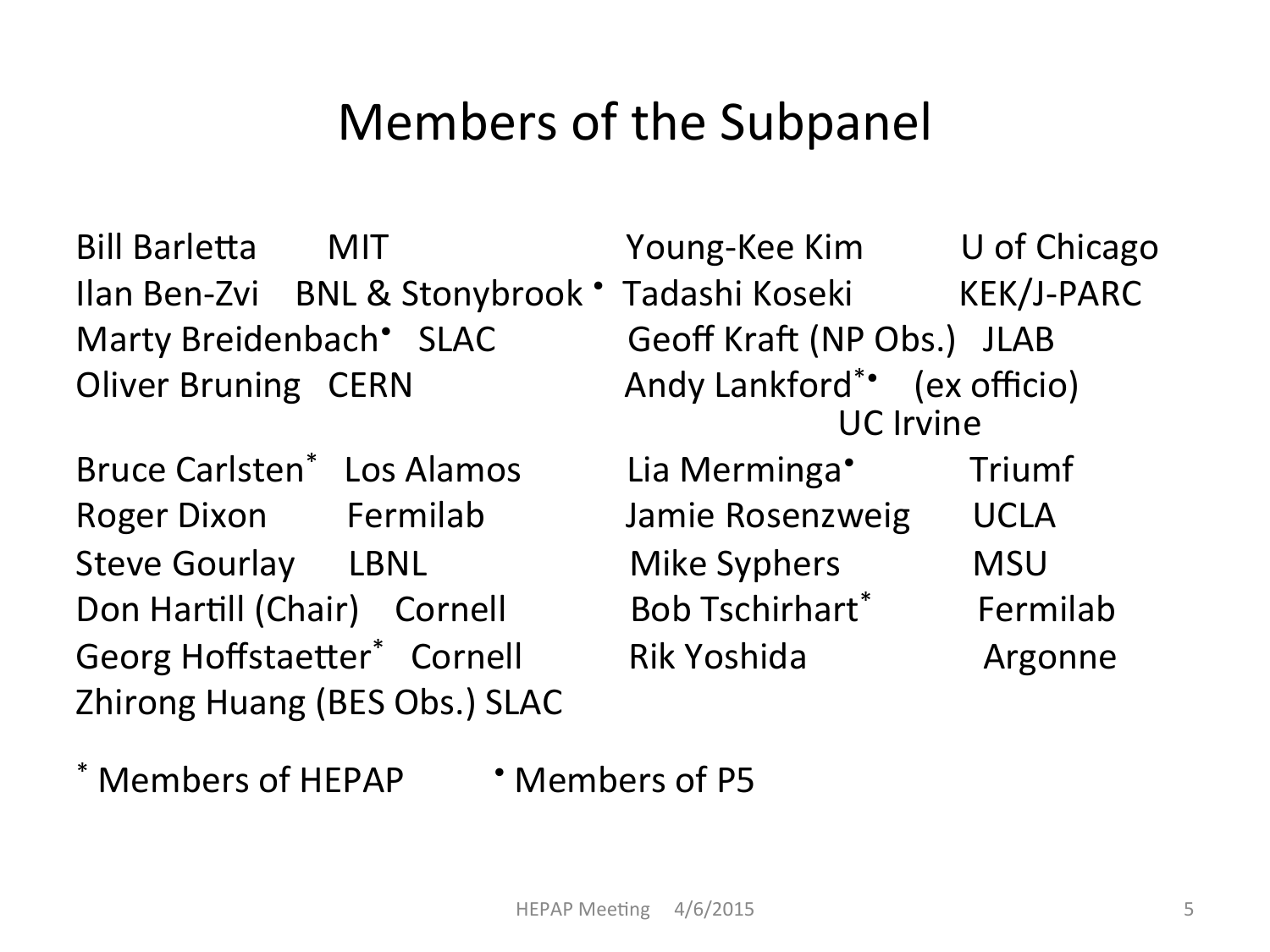# Guidance from P5

- Science Drivers
	- Use the Higgs boson as a new tool for discovery
	- Pursue the physics associated with neutrino mass
	- Identify the new physics of dark matter
	- Explore the unknown: new particles, interactions, and physical principles
	- (Cosmic Acceleration)
- Projected startup dates for existing projects

| LHC: Phase 1 upgrade    | $\approx$ 2020       |
|-------------------------|----------------------|
| HL-LHC                  | $~\sim$ 2025         |
| <b>LBNF</b>             | $\approx$ mid 2020s  |
| $\mathsf{H} \mathsf{C}$ | $\approx$ late 2020s |

• Possible future projects (Next Steps and Further Future accelerators)

Multi-MW proton source, 1 TeV e+e- collider, and  $\sim$ very high-energy pp collider

- $\geq$  3 TeV e<sup>+</sup>e<sup>-</sup> collider, Neutrino factory (physics case is yet to be made)
- Assuming  $\sim$  10 years for the prime era for discovery of new physics for each of the "existing" projects sets the time scale for the construction start of future projects
- Assuming  $\sim$  10 year R&D phase to develop the needed technologies to produce a credible conceptual design sets the start date of a significant R&D program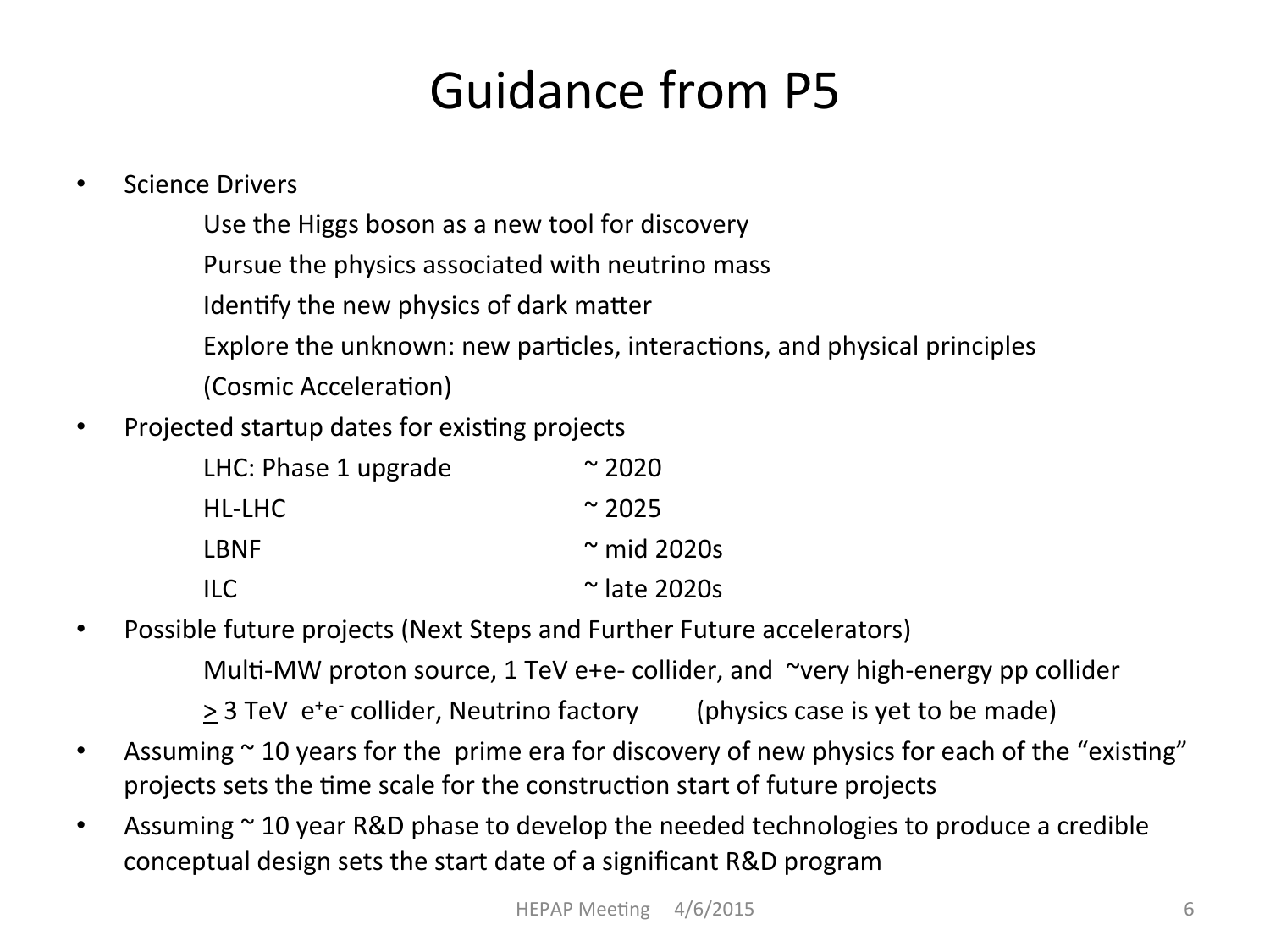# Information Gathering by the Subpanel

Meetings were held at BNL, Fermilab, Argonne, SLAC and LBNL on a road trip during the last week in August

Subpanel Website: http://www.usparticlephysics.org/p5/ards

The website has the agendas and the talks for the lab visits.

Town Hall meetings were held at most of the labs. In addition, a virtual Town Hall meeting was held on Oct. 10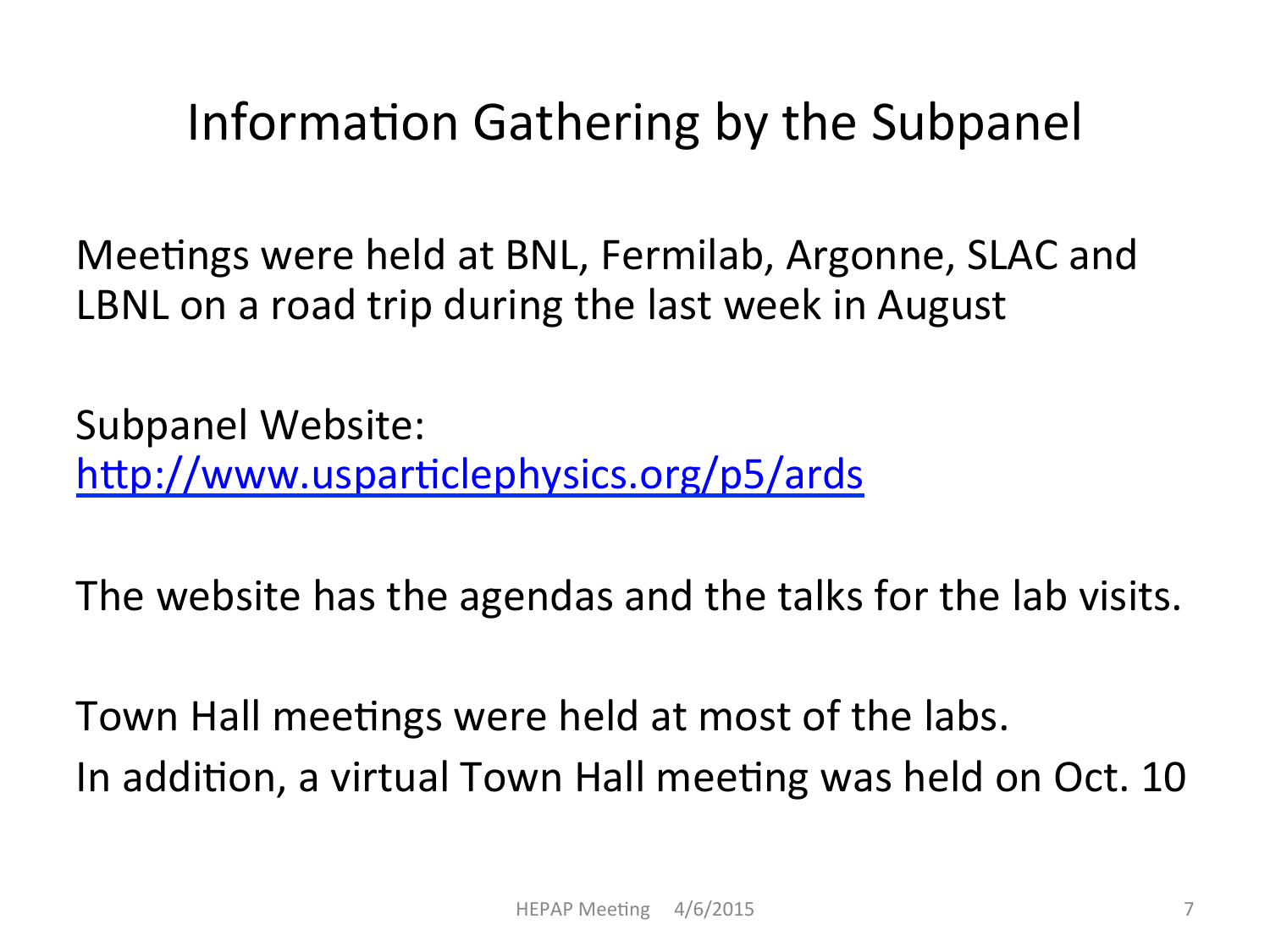### Meetings of the Subpanel

First Meeting (Organizational) at SLAC Triangle 1 July 7 & 8

Road Trip to BNL, Fermilab & Argonne, and SLAC & LBNL week of August 25 to 30. 

Second Two Day Meeting Newport Beach, CA Nov. 6 & 7

Third Two Day Meeting Chicago, IL Dec. 3 & 4

Fourth Two Day Meeting UCLA, LA Jan. 9 & 10

Fifth Two Day Meeting  $SLAC$  Feb. 27 – Mar. 1

Numerous teleconferences (both full Subpanel and subgroups of the Subpanel)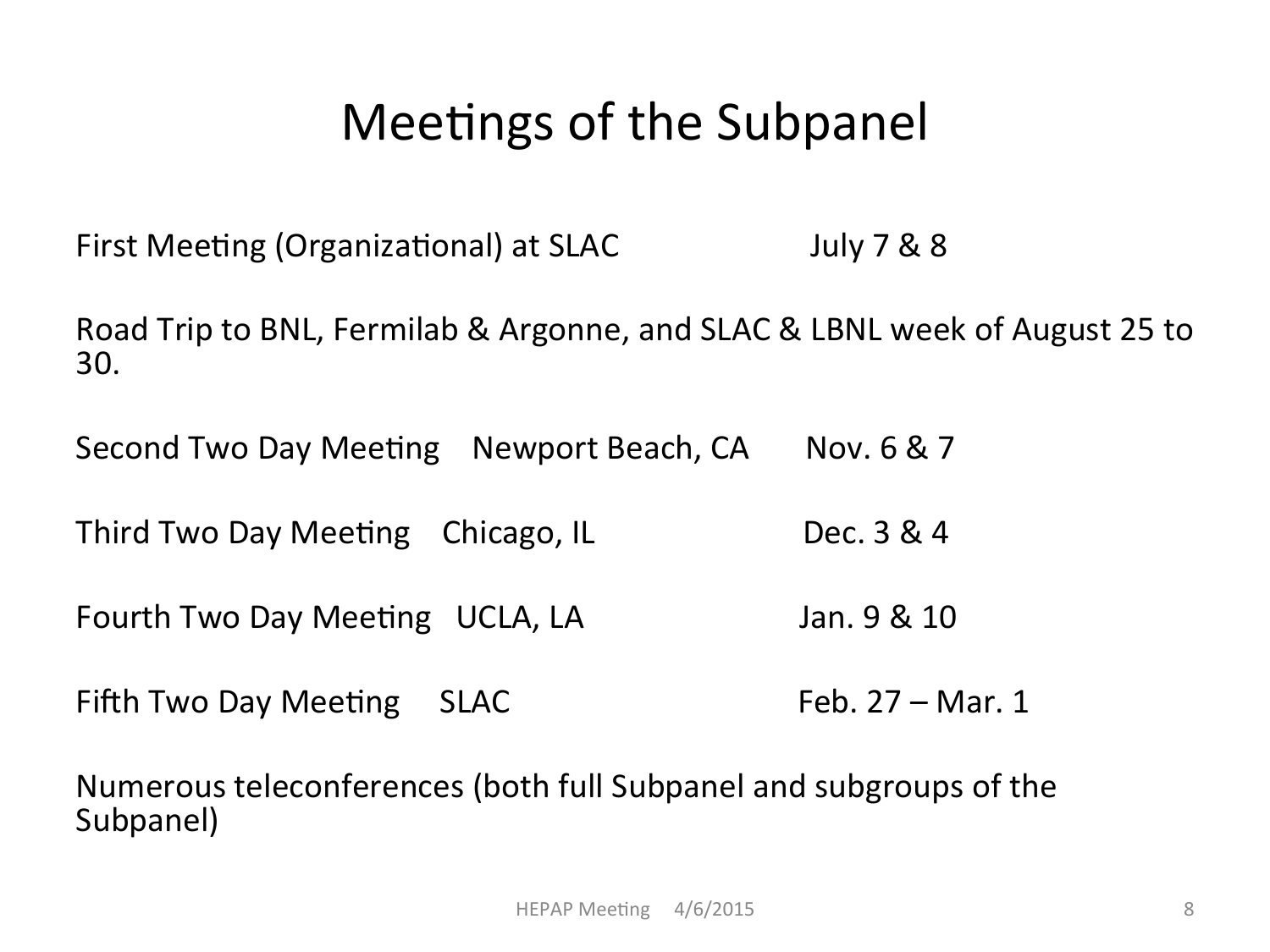#### More on the Road Trip

The energy frontier was the focus at BNL. There was also a report on programs in other regions.

The intensity frontier was the topic at Fermilab.

Novel particle acceleration schemes were the themes at SLAC and LBNL.

A two hour executive session was held at end of the LBNL visit and was followed by having a two page written report submitted by each subpanel member of their impressions from the road trip.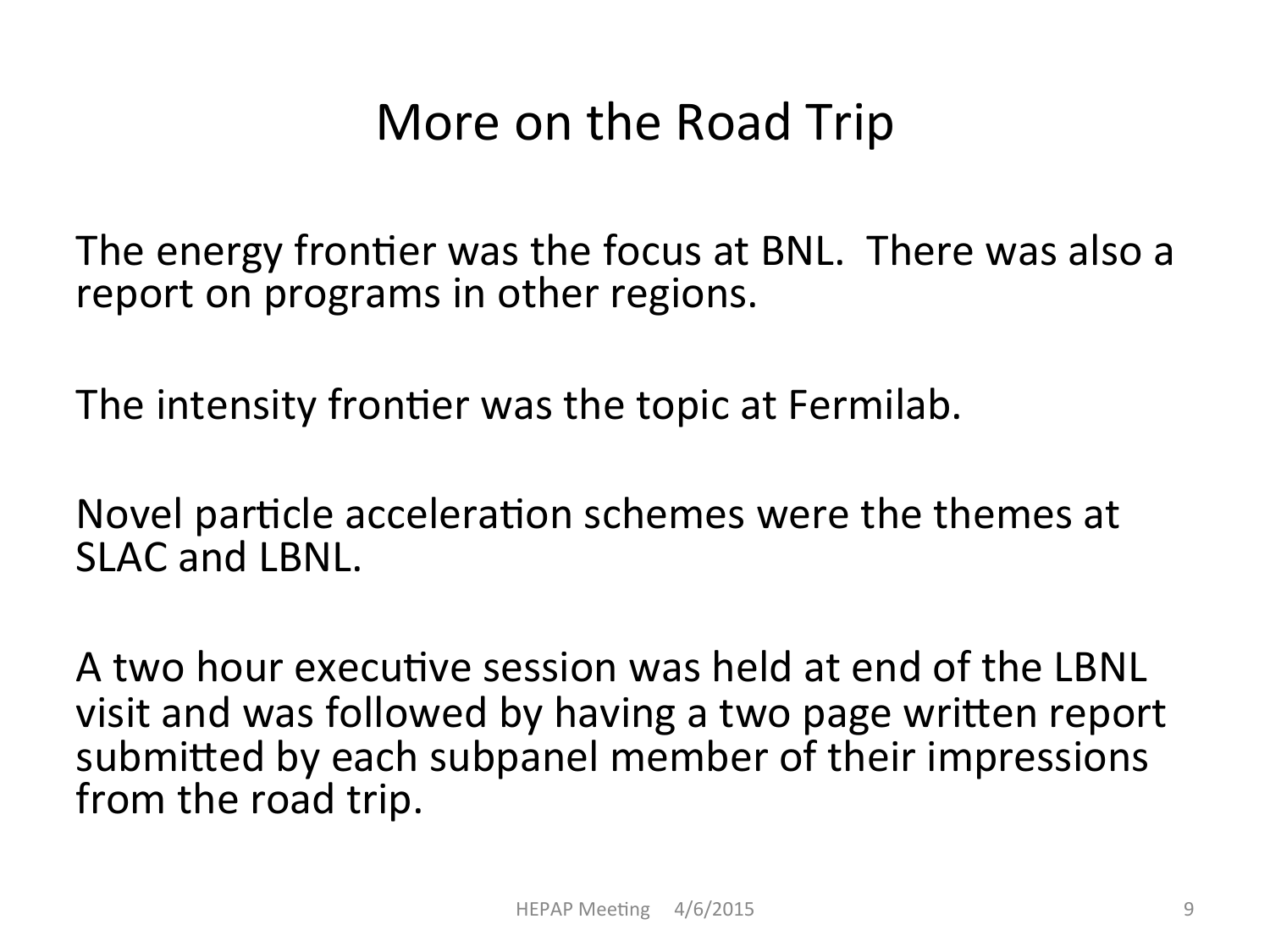# HEP General Accelerator R&D (GARD) Thrust Areas

Superconducting RF Cavities

**Accelerator Beam Physics** 

Particle Sources

Beam Instrumentation and Controls

NC RF and High Gradient Accelerating Structures

New Accelerator Concepts 

Super Conducting Magnets and Materials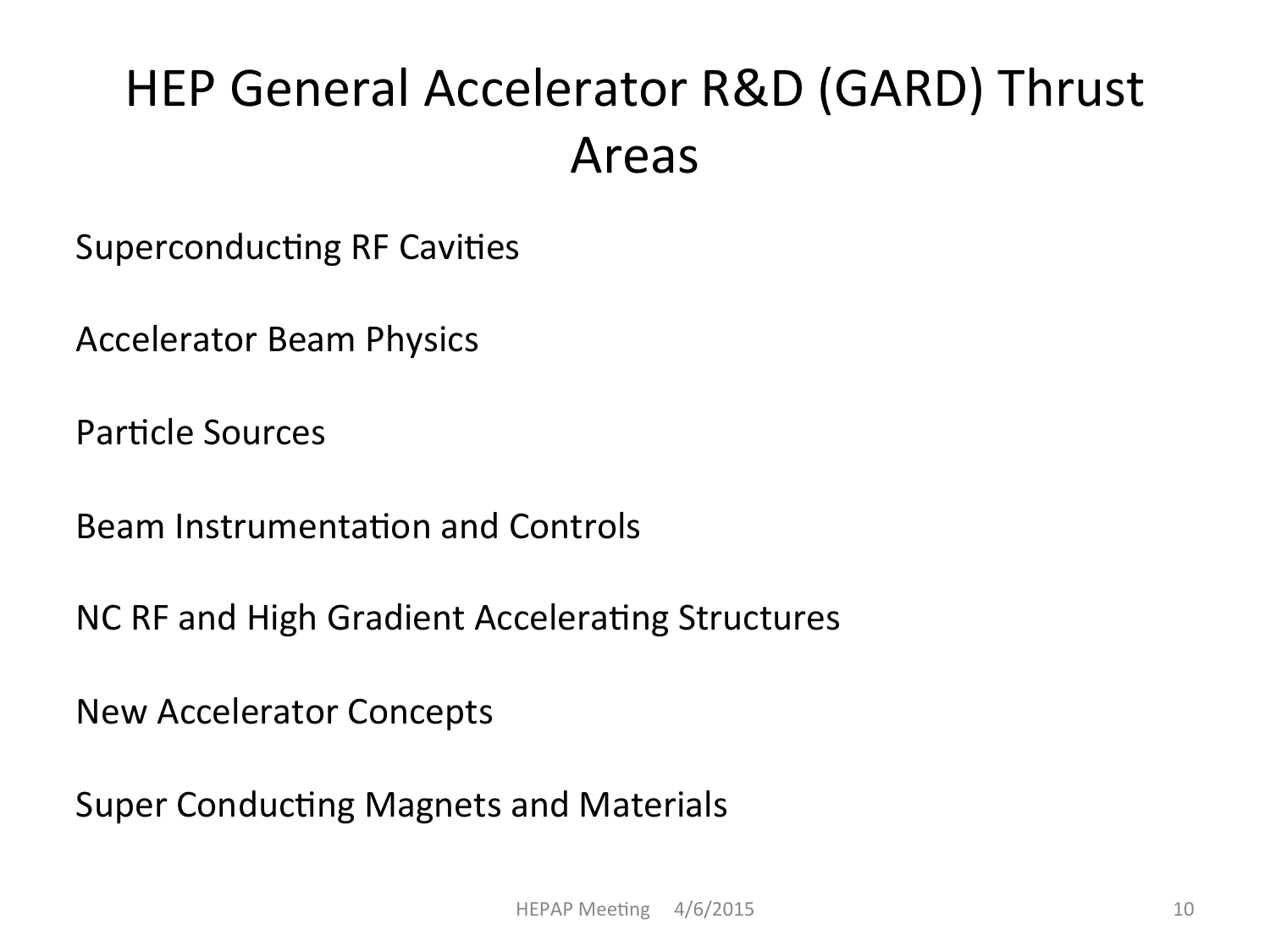# Current GARD Program (FY 2015)

For FY 15 (President's request) the current General Accelerator Research and Development budget is 68 M\$.

This includes the facility operation costs at Argonne (AWA), Fermilab (SRF and SC Magnets), SLAC (FACET) and LBNL (BELLA) which total 28.6 M\$. Both FACET and BELLA were constructed using ARRA funds which did not include operational support.

This leaves a net of  $\sim$  39.4 M\$ for the GARD base programs and is divided among the previously listed seven GARD thrusts areas. The following pie chart illustrates the current division: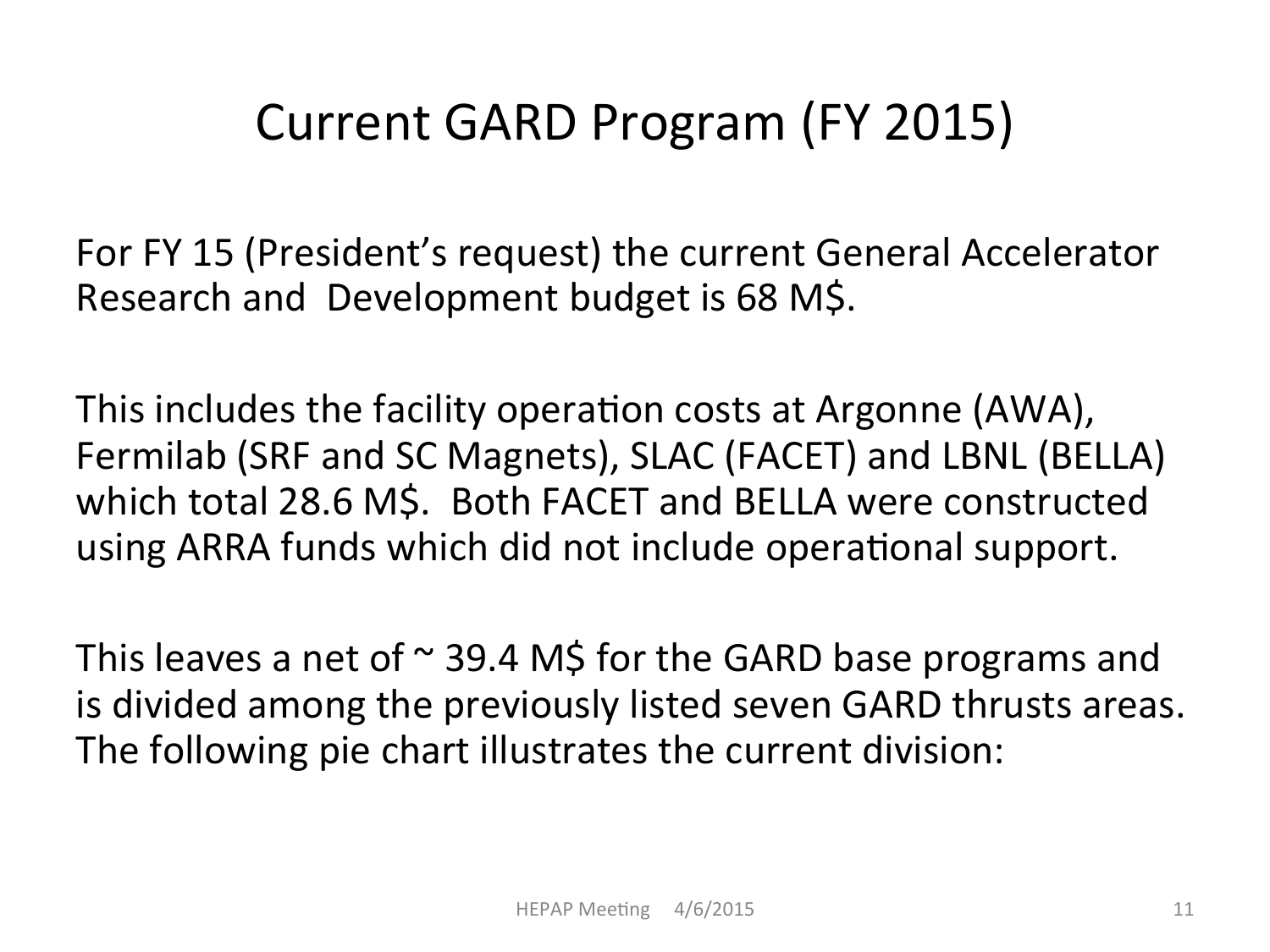#### Current GARD Program

**GARD total 2015** 

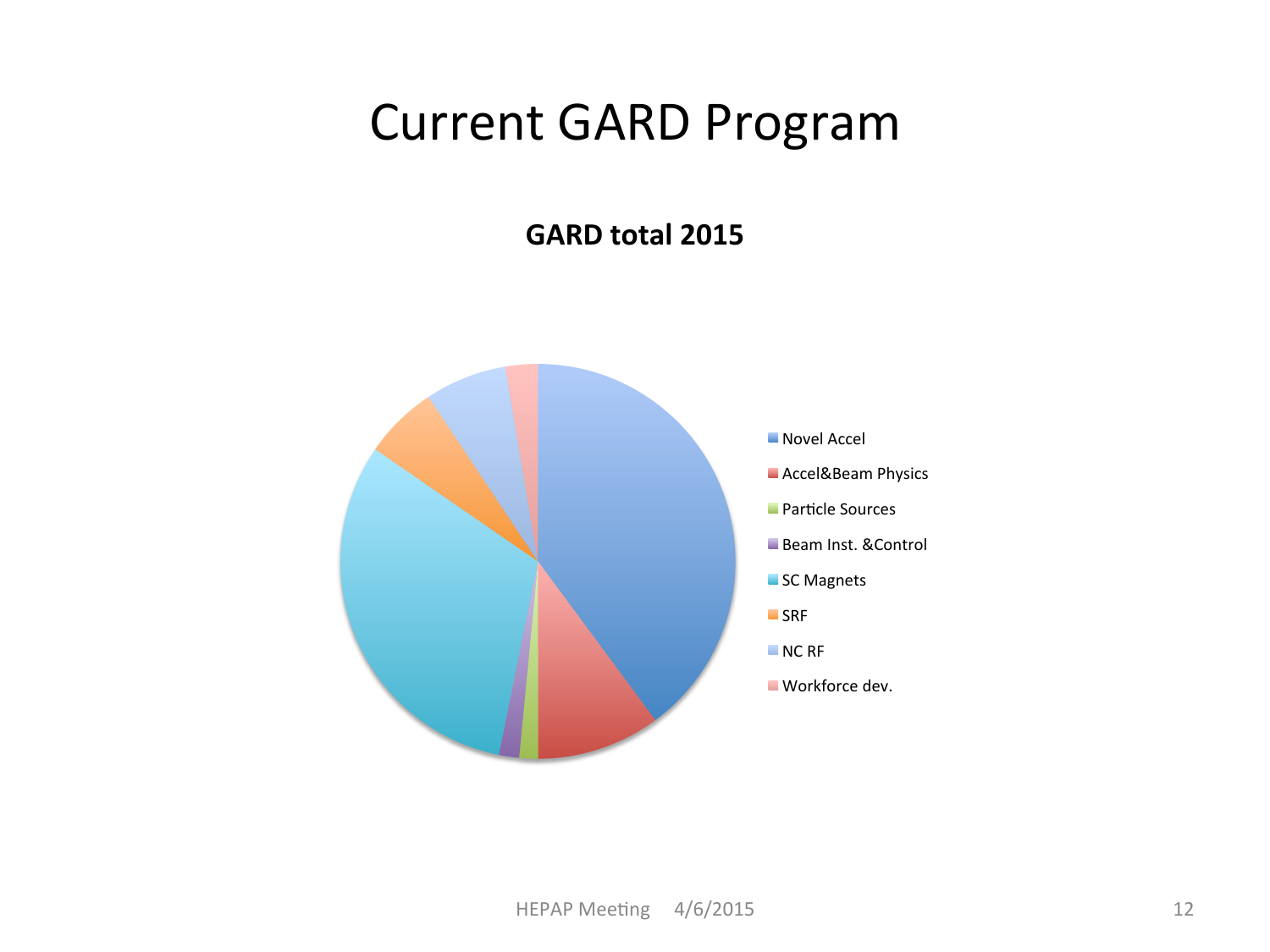#### The NSF Program in Accelerator Science

In addition to the DOE GARD program, NSF has started their new program in Accelerator Science with a total funding level of 9.8 M\$ for this year.

Fourteen awards have been made covering a broad range of topics in Accelerator Science.

And, it is a very welcome addition to the NSF portfolio.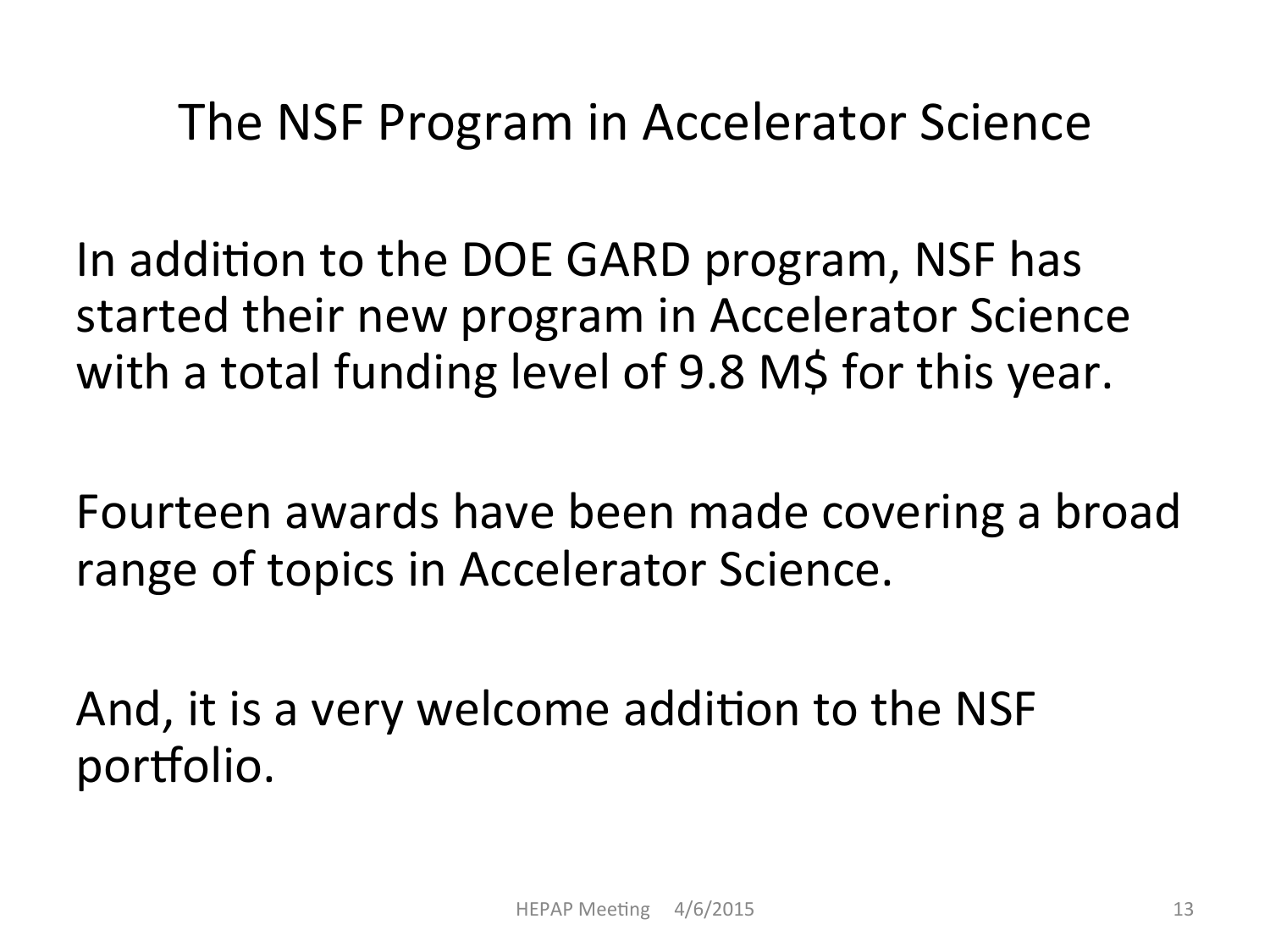# US GARD Opportunities

For the Intensity Frontier, the performance measure is MW•Ktons•beamtime/yr so producing higher beam power has significant leverage. Beam stability at synchrotron injection energies combined with higher power targets could have large benefits.

Future high energy colliders will be expensive and complex. Optimization studies will be key to lowering the construction cost and maximizing the operating efficiency. Optimized superconducting magnet design both in field intensity and manufacturability will require R&D for a very high-energy proton-proton collider. For e<sup>+</sup>e<sup>-</sup> colliders, more efficient RF sources as well as much higher accelerating gradients could lower operating costs.

Advanced acceleration technologies potentially have the promise of dramatically increasing the accelerating gradient and thereby significantly reducing the cost of a very high energy e<sup>+</sup>e<sup>-</sup> collider.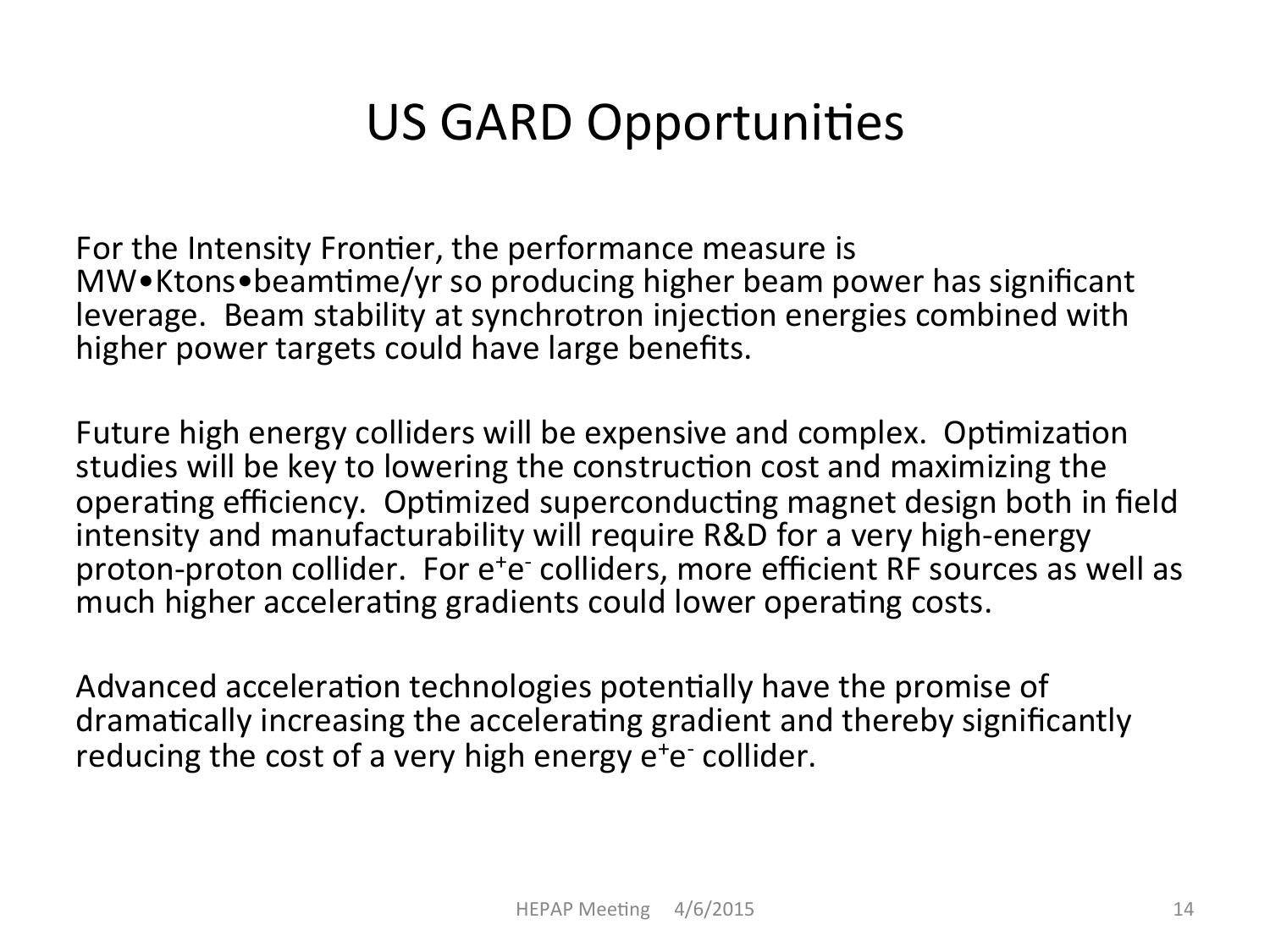# Challenges

- Limited funding for the GARD program
- Time scales for the possible construction starts for the next generation of accelerator facilities are long
- Next generation of multi-MW proton sources, very high-energy TeV pp colliders, 1 TeV  $e^+e^-$  colliders, and  $\geq 3$  TeV  $e^+e^-$  colliders will be complex machines
- The current sketch designs for these accelerators have a broad spectrum of maturity
- The very high stored energy of both the beams and the magnet systems of a  $\sim$  100 TeV pp collider provide interesting design challenges
- Intense synchrotron radiation from the beams in a very high-energy TeV pp collider presents very significant challenges for both the vacuum system design and the needed cryogenic cooling capacity
- The cost of using known technologies for these machines is very high
- The applicability of the advanced acceleration technologies to HEP colliders is at an early stage of understanding
- Cost of R&D facilities (both construction and operating costs)
- A key driver for the GARD program is to understand and develop strategies to significantly reduce the costs of construction and operation for future facilities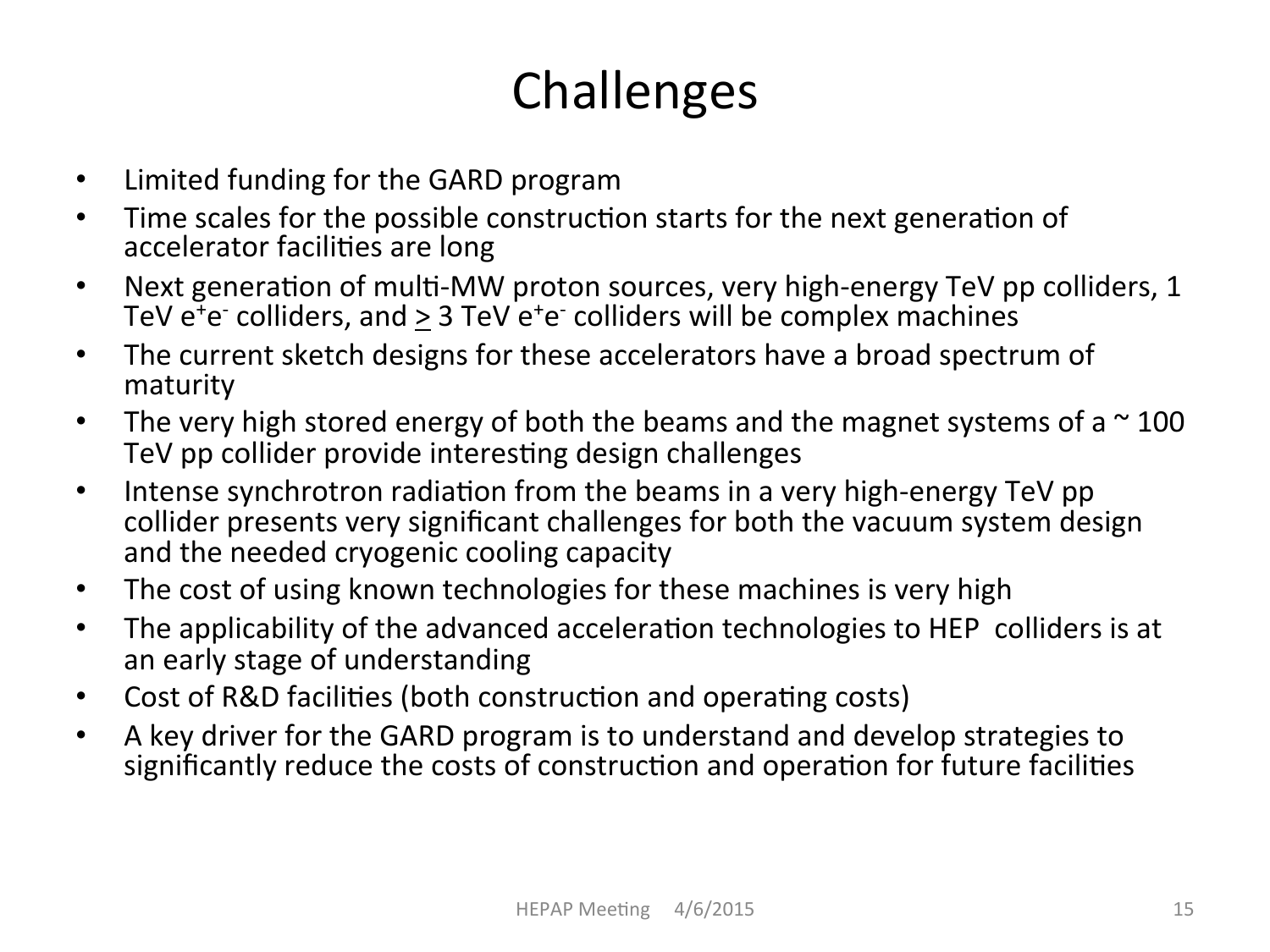# **Further Challenges**

The Accelerator R&D Subpanel is not a project review panel. Our task is to recommend a balanced program in accelerator R&D to OHEP to provide the US with a world leading program in accelerator based particle physics. And, parenthetically developing a science and technology case for increased investment in accelerator R&D.

The current funding level (FY2015) for the entire GARD program is 68  $M$$  of which 28  $M$$  is operations.

A HEPAP subcommittee report presented last spring concluded that there was a shortage of accelerator scientists and technologists. Our observations and conversations with members of the accelerator community confirmed this.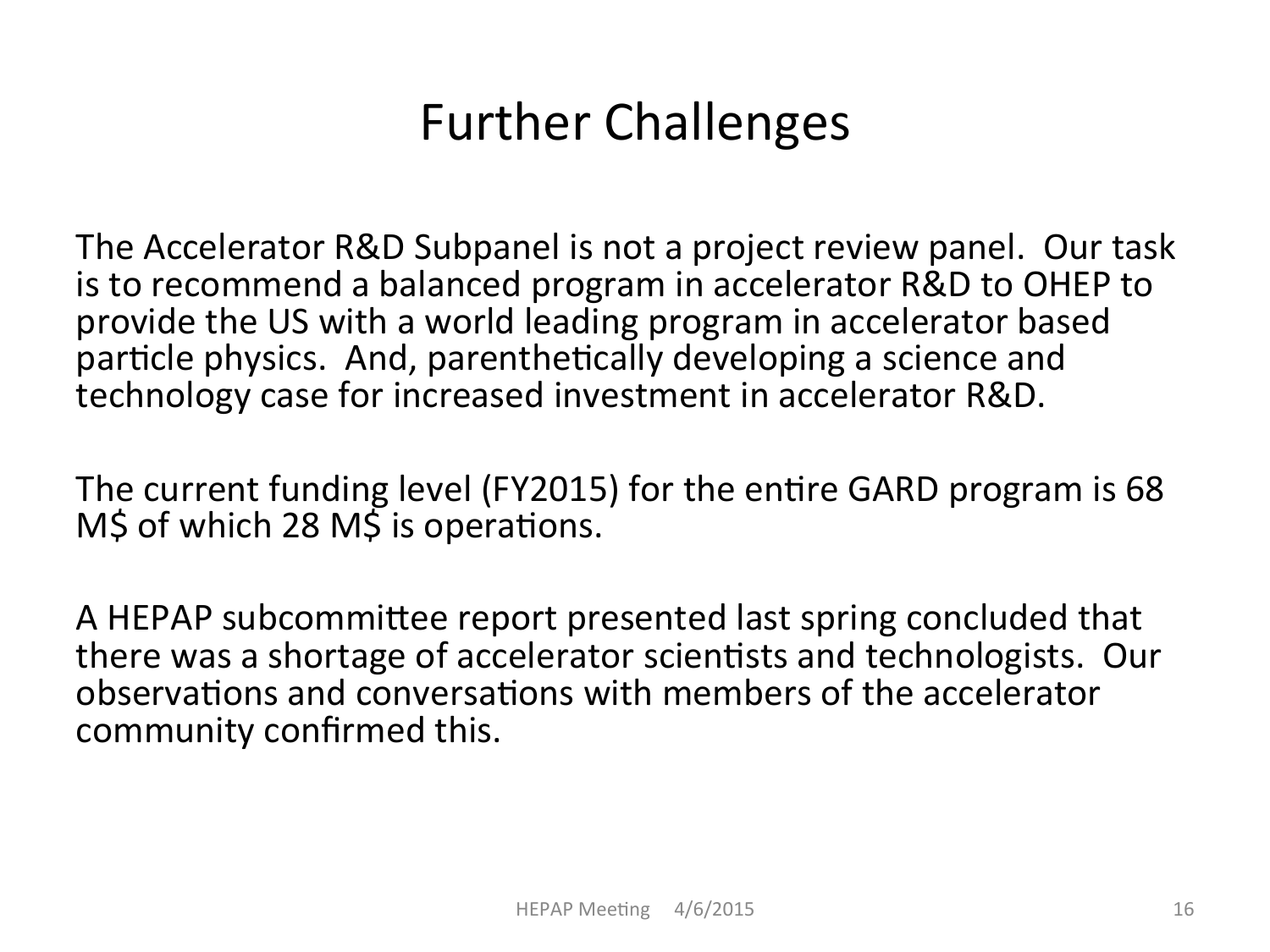#### Process towards the Report

After the Road Trip the Subpanel merged the seven GARD thrust areas into the following five accelerator R&D areas for study:

Accelerator physics and instrumentation:

Beam dynamics, simulation, computation, beam loss monitoring, etc.

Particle Sources and Targets:

High power beams, horns, targets, and collimators Beam dumps 

Superconducting RF:

Superconducting Magnets and Materials:

Advanced Acceleration (see next slide):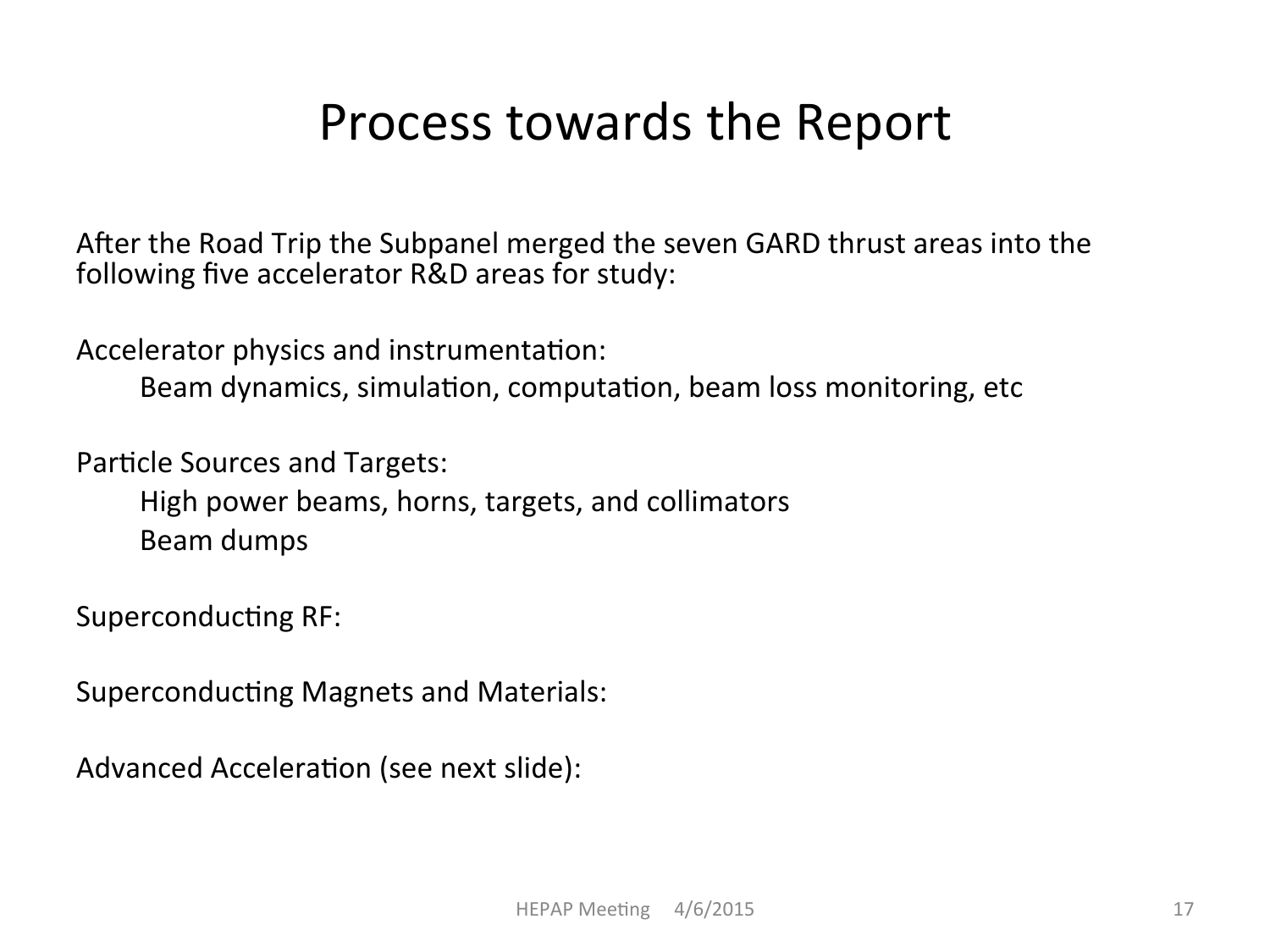# Process towards the Report (cont.)

Advanced acceleration:

Normal conducting RF structures and sources Dielectric wakefield accelerators Beam driven plasma wakefield acceleration Laser driven plasma wakefield acceleration Direct laser acceleration Fundamental aspects of muon acceleration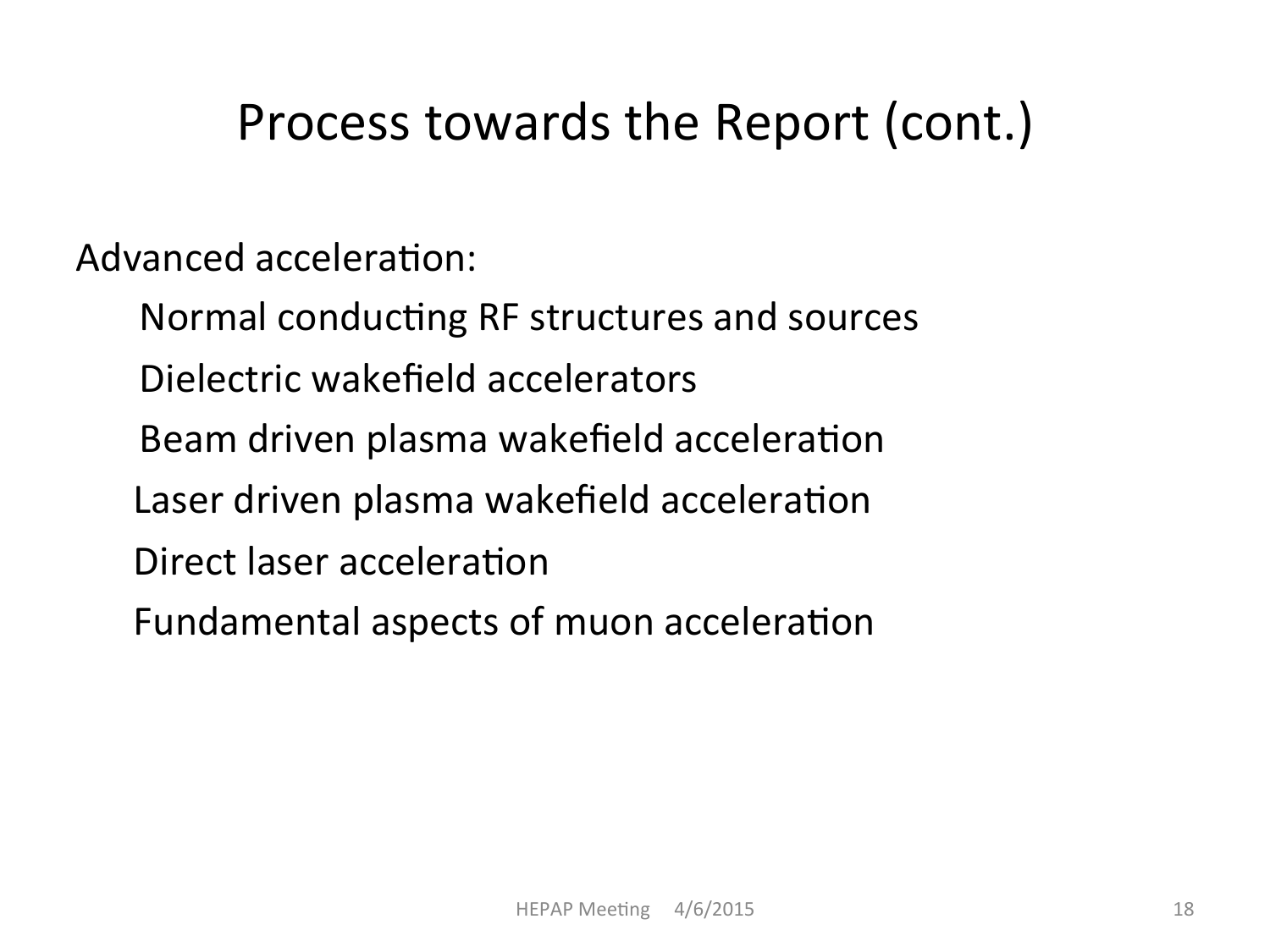# Current GARD Program (rearranged areas)



**Accelerator Physcis and Technology** 

**Particle Sources and Targetry** 

**RF** Acceleration

*RF Acceleration Facility Operations* 

■ Superconducting Magnets & Materials

**Superconducting Magnet Operations** 

*Advanced Acceleration* 

**Advanced Acceleration Facility Operations**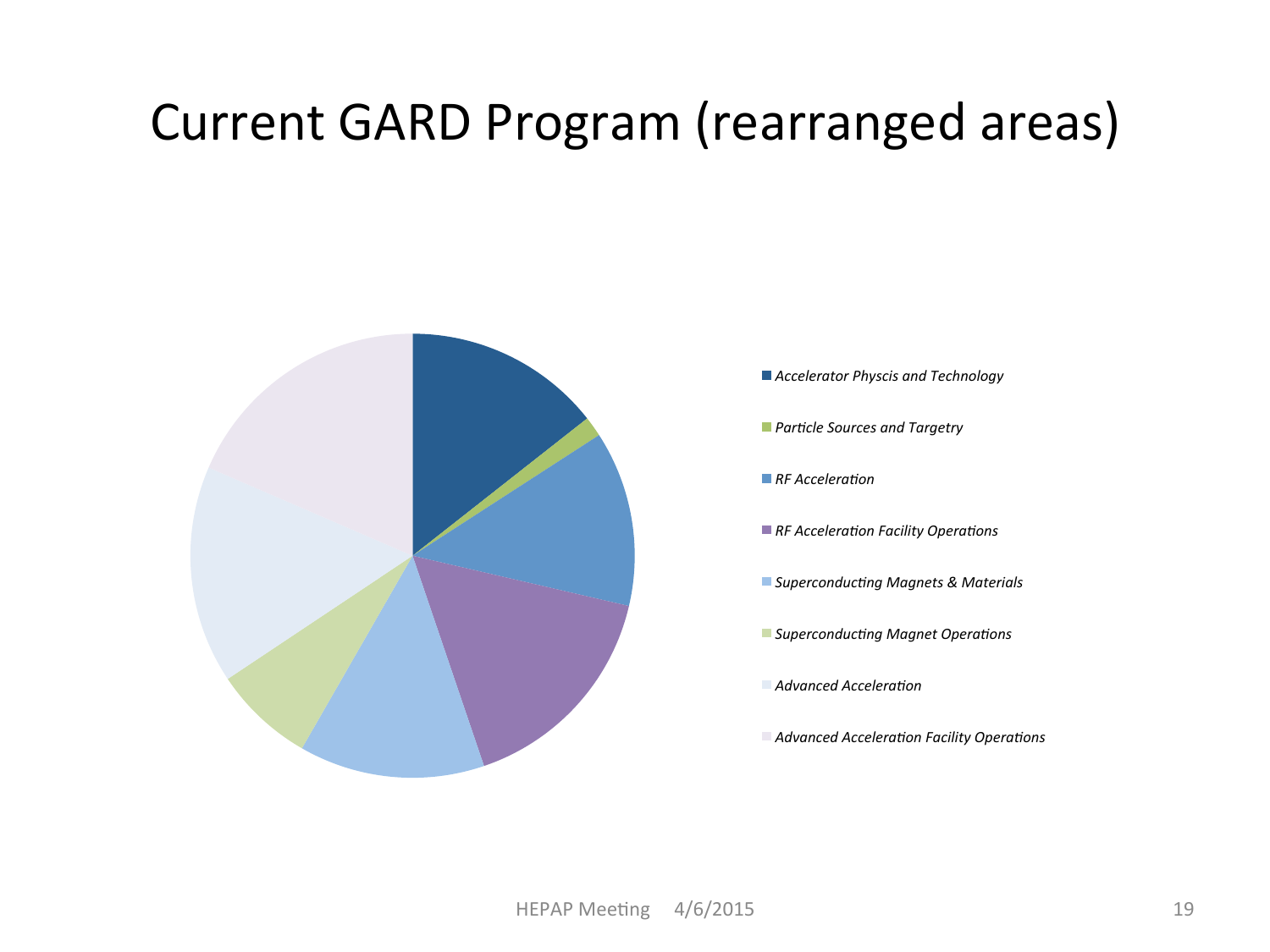# Accelerating Discovery

The report summarizes the Subpanel's findings from our analysis of the GARD program with the guidance from P5 firmly in mind.

The budget for the GARD program was assumed to be constant at the current FY 2015 level (Scenario A) for the future GARD program.

The GARD program is world leading in accelerator R&D, however, this position is at risk due to a large fraction of the total budget going to facility operations.

To limit this risk and to move forward more rapidly on the necessary R&D for the Next Steps and Further Future accelerators a Scenario B budget is proposed (a  $10 - 20\%$ ) increase). 

To move forward more rapidly on the needed R&D for a very high-energy protonproton collider and for a > 3 TeV e<sup>+</sup>e collider a Scenario C budget as suggested by P5 is proposed.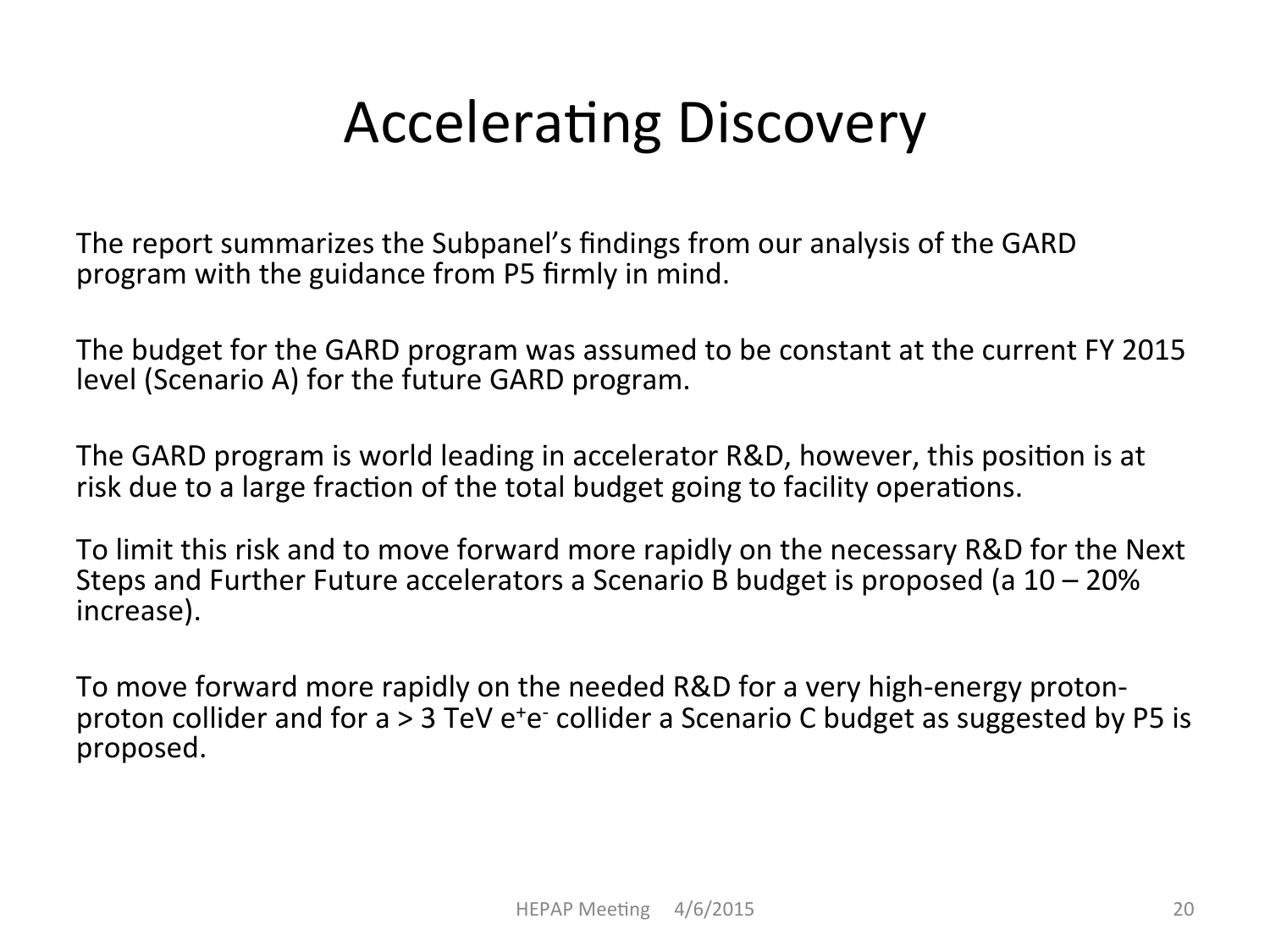# Report Outline

Executive Summary

Introduction

Recommendations in Scenario A, Scenario B, and Scenario C

Area Details: 

Accelerator Physics and Technology Particle Sources and Targetry **RF** Acceleration Superconducting Magnets and Materials Advanced Acceleration Facilities

Conclusion and Appendices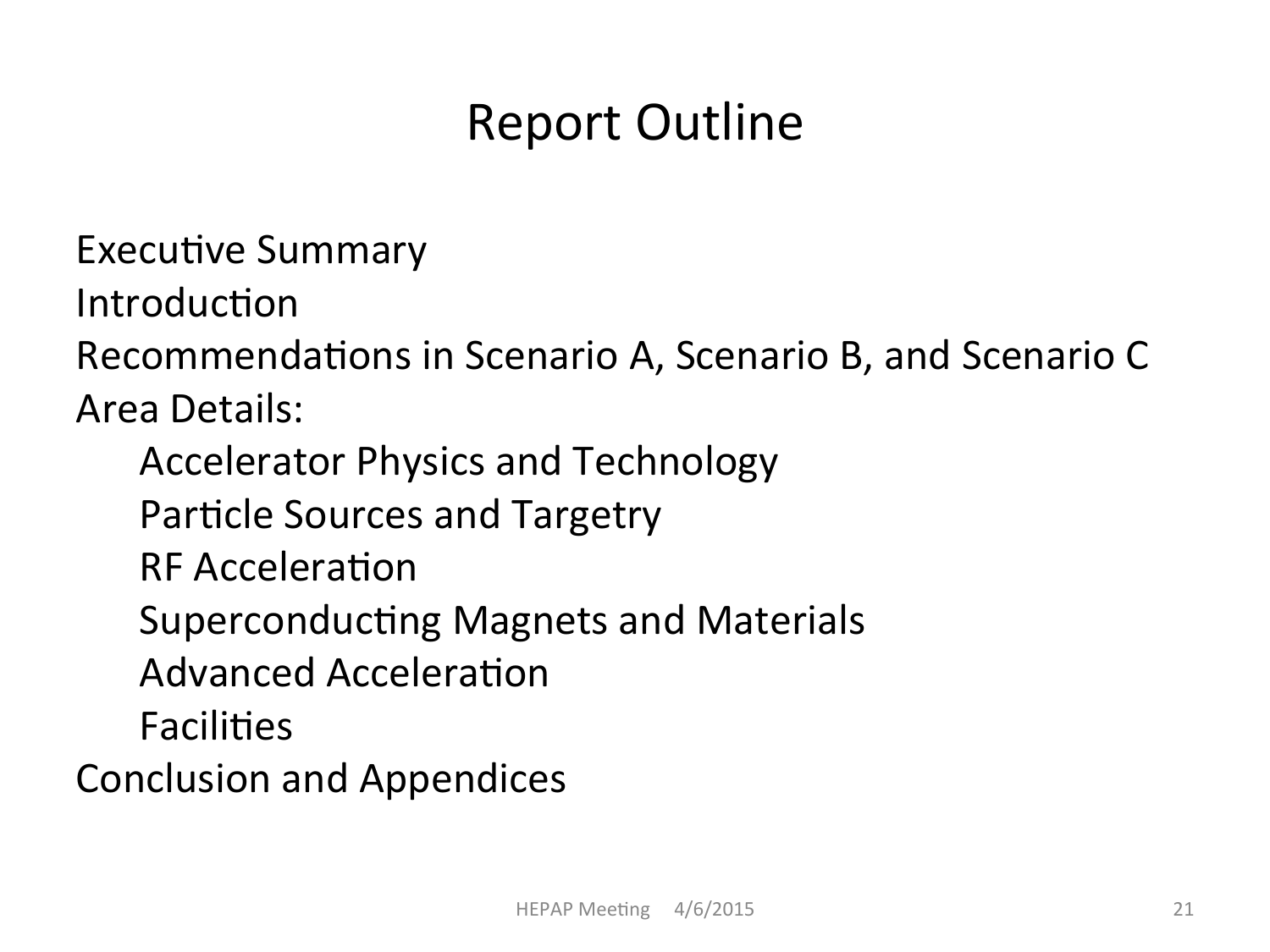# Introduction

As a guide for the R&D needed for the Next Steps and Further Future accelerators, the particle physics community has to come together and agree on the physics parameters for the research programs on these accelerators. The required energy and luminosity for both the very high-energy proton-proton collider and for the multi-TeV  $e^+e^-$  collider are key cost drivers for these accelerators.

The size and operating energy of the accelerators also directly determine their operating cost and the reliability in addition to the construction cost. Dealing with the synchrotron radiation load on the vacuum system and superconducting magnets drives important aspects of the design of these systems for a very high-energy proton-proton collider.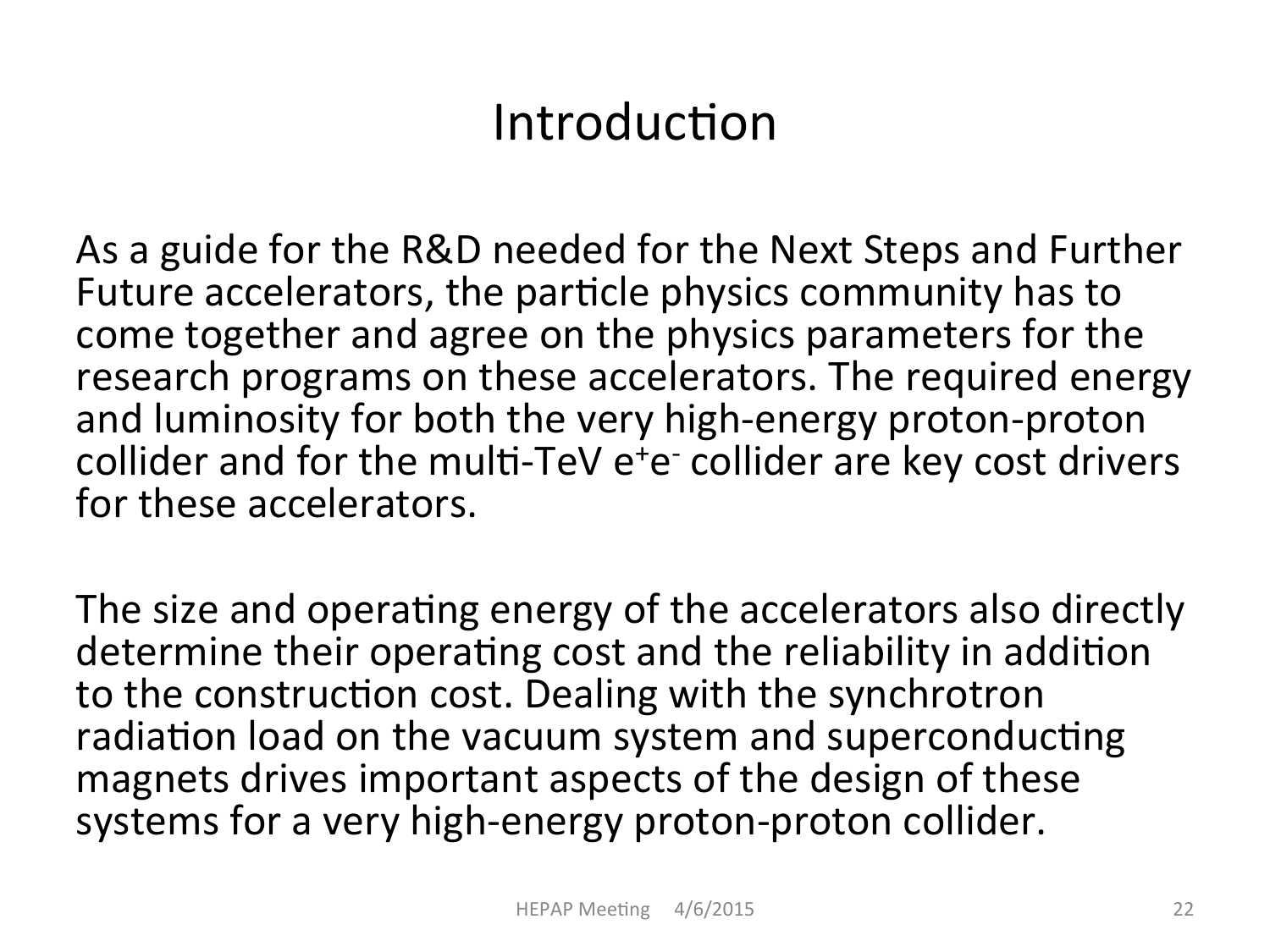### Recommendations

The focus of our analysis was to align GARD with P5's vision of the Next Steps and Further Future Accelerators.

The recommendations are organized in this fashion in Scenario A.

The Scenario B recommendation is for an overall funding increase to fund definite projects in each of the accelerator areas.

Scenario C is to fund two programs: a) increased R&D for superconducting magnets and materials along with other needed R&D aimed at a very high-energy proton-proton collider and b) R&D for a multi-TeV e<sup>+</sup>e<sup>-</sup> collider.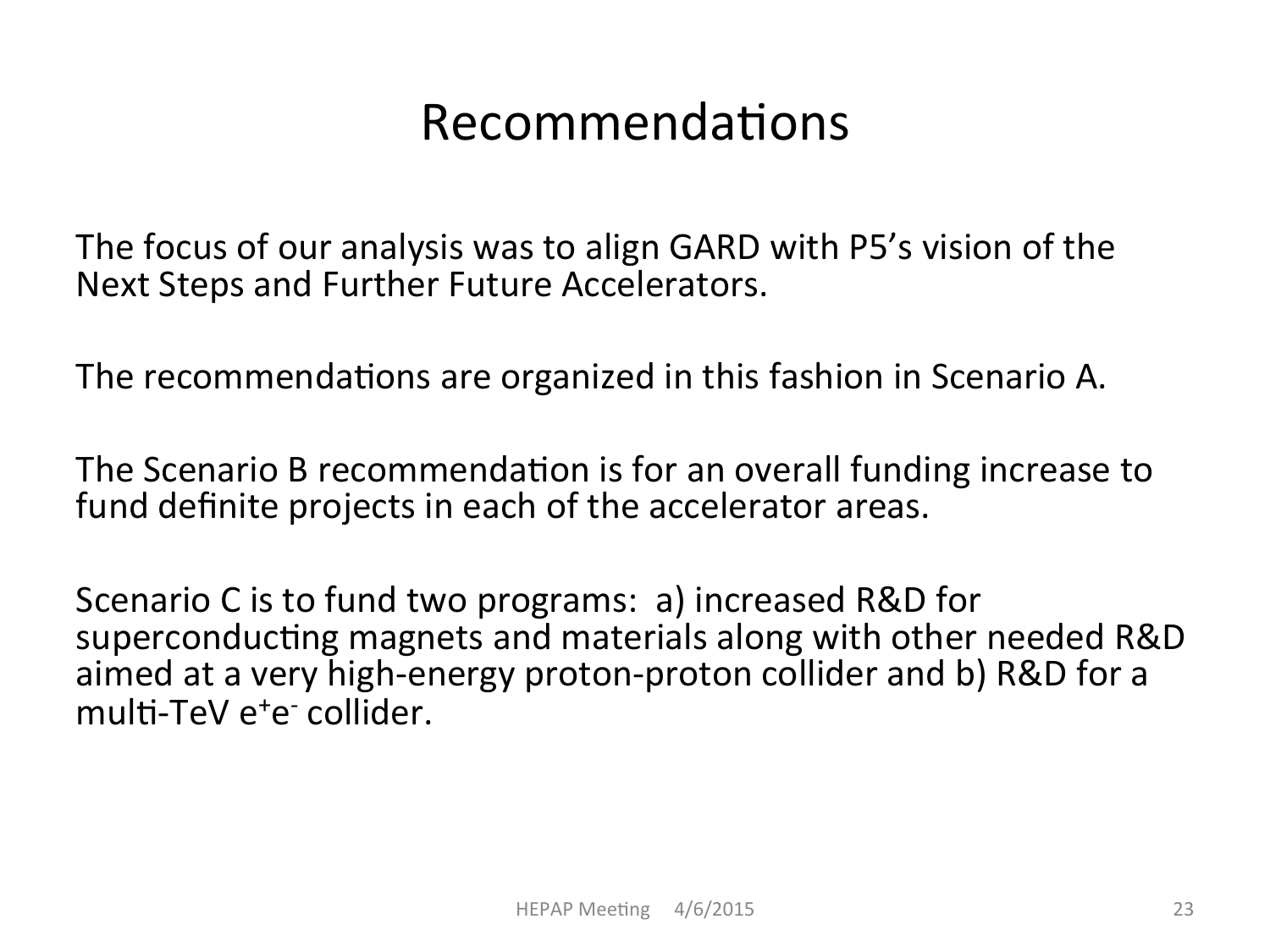### Recommendations - continued

For the multi-MW proton beam:

High power components, IOTA (space charge), simulations, and SRF (Recommendations 1-4, 14, 15)

For a very high-energy proton-proton collider:

Design effort, simulation, high field magnets,  $Nb<sub>3</sub>Sn$ , HTS, and industrialization for cost reduction (Recommendations 5, 5a-5f, 14, 15)

For a 1 TeV II  $C$ : Higher Gradient SRF (Recommendation 6)

For a >3 TeV e<sup>+</sup>e<sup>-</sup> collider:

Facility to continue particle-driven wakefield acceleration, continue laser-driven wakefield acceleration, develop a roadmap, efficient RF sources, component test facilities, and a next step plan for normal conducting RF technology (Recommendations 7-13, 14, 15)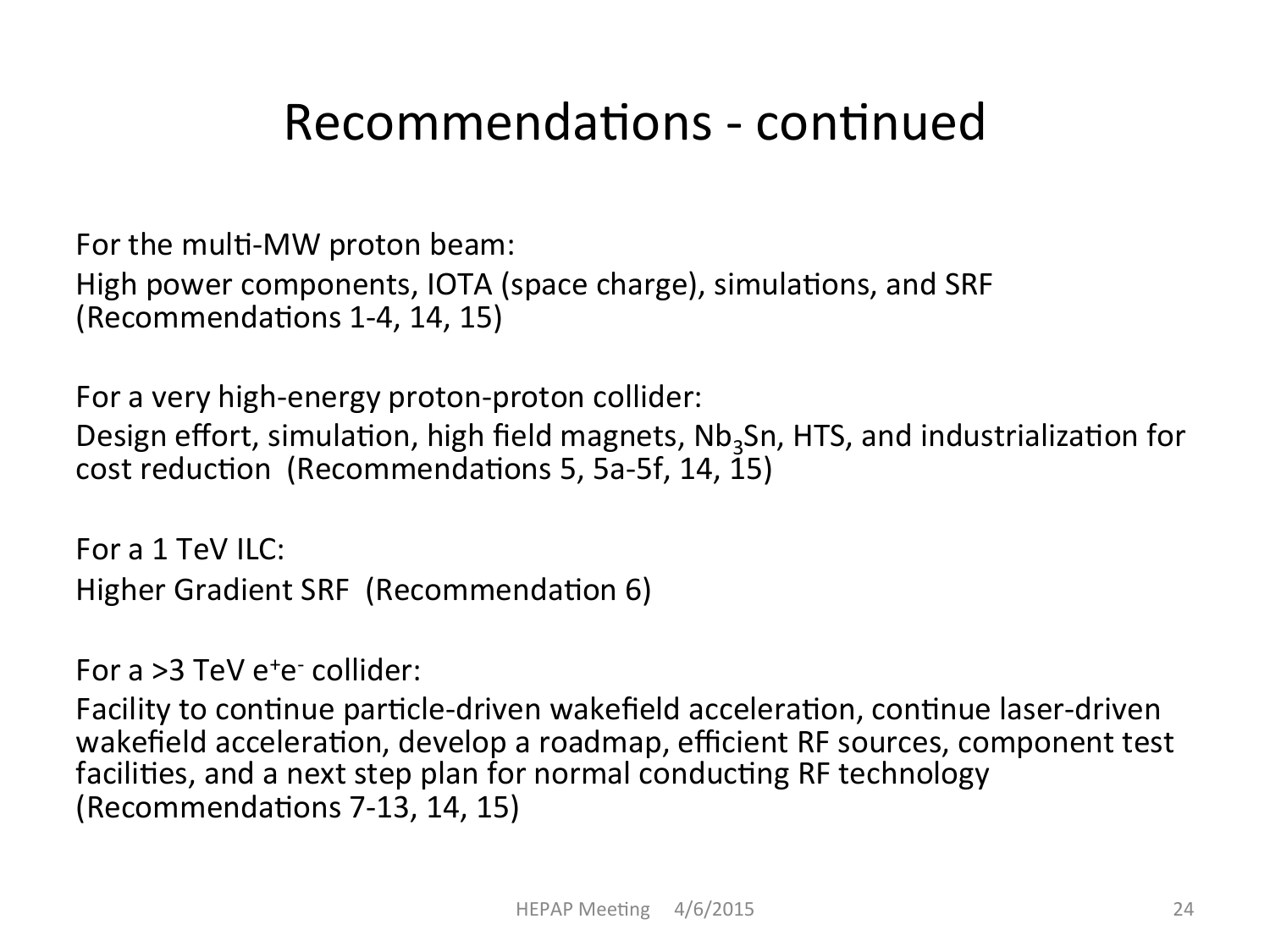#### Recommendations in Scenario A

**Organized by Next Steps accelerators followed by Further Future accelerators.** 

**Multi-MW** proton beam

**Recommendation 1. Fund generic high-power component R&D at a level necessary to** carry out needed thermal shock studies and ionizing radiation damage studies on candidate materials that are not covered by project-directed research.

Recommendation 2. Construct the IOTA ring, and conduct experimental studies of high**current beam dynamics in integrable non-linear focusing systems.** 

**Recommendation 3. Support a collaborative framework among laboratories and** universities that assures sufficient support in beam simulations and in beam **instrumentation to address beam and particle stability including strong space charge** forces.

**Recommendation 4. Direct appropriate investment in superconducting RF R&D in order** to inform the selection of the acceleration technology for the multi-MW proton beam at **Fermilab.**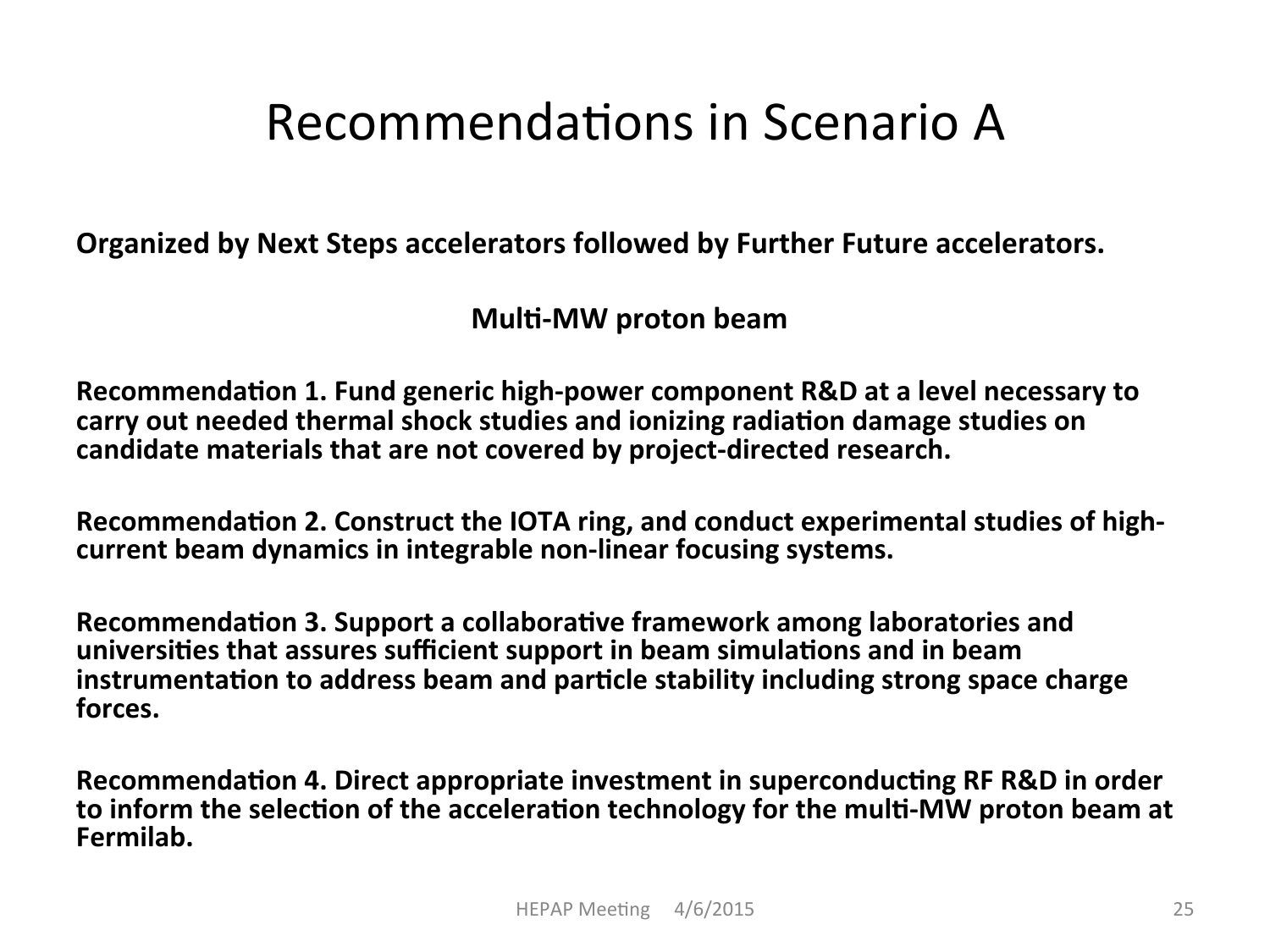#### **Very high-energy proton-proton collider**

Recommendation 5. Participate in international design studies for a very high**energy proton-proton collider in order to realize this Next Step in hadron collider** facilities for exploration of the Energy Frontier. Vigorously pursue major cost reductions by investing in magnet development and in the most promising superconducting materials, targeting potential breakthroughs in cost-performance.

**Recommendation 5a. Support accelerator design and simulation activities that guide** and are informed by the superconducting magnet R&D program for a very high**energy proton-proton collider.** 

**Recommendation 5b. Form a focused U.S. high-field magnet R&D collaboration that is coordinated with global design studies for a very high-energy proton-proton** collider. The over-arching goal is a large improvement in cost-performance.

Recommendation 5c. Aggressively pursue the development of Nb<sub>3</sub>Sn magnets suitable for use in a very high-energy proton-proton collider.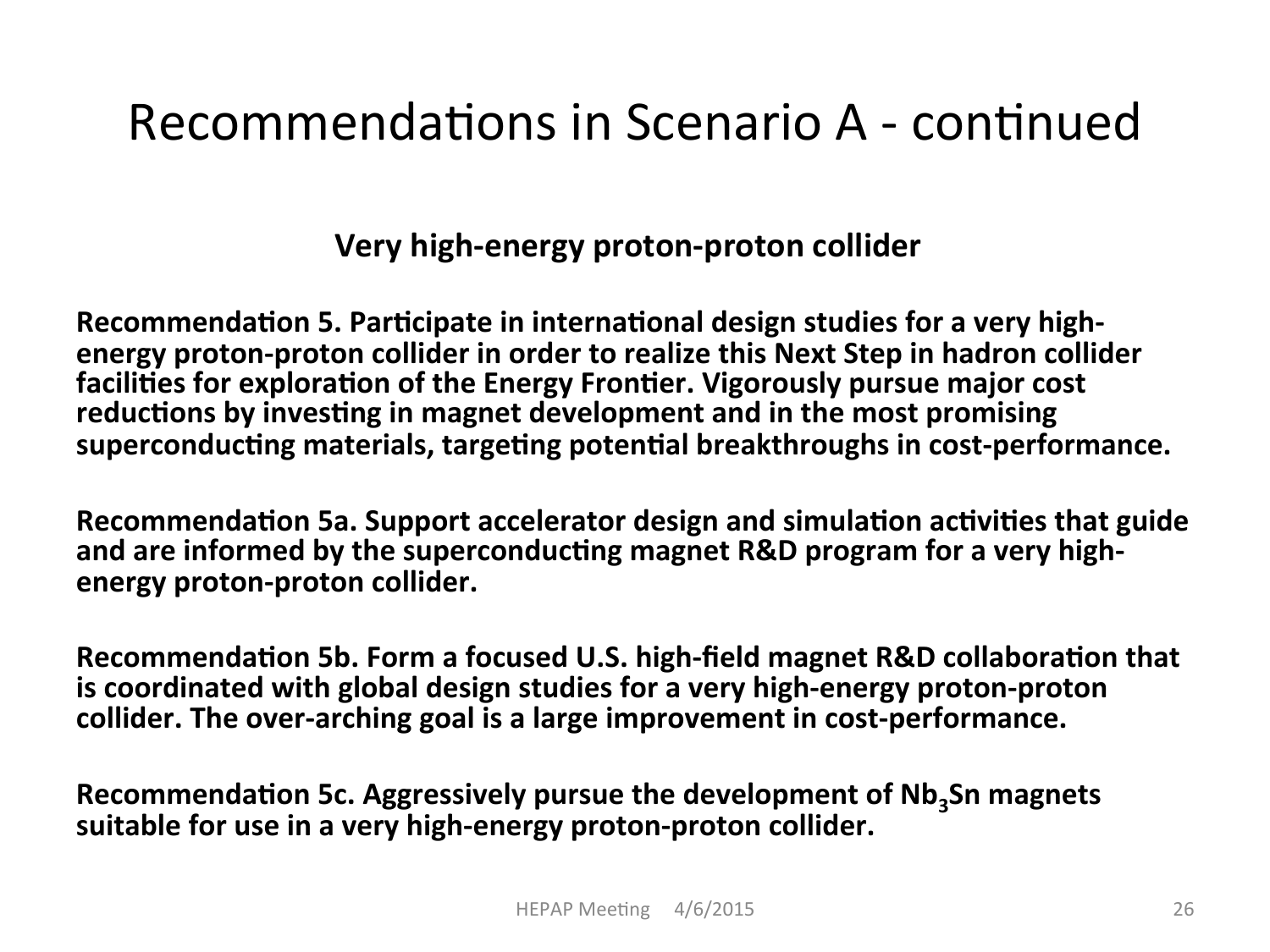**Very high-energy proton-proton collider - continued** 

**Recommendation 5d. Establish and execute a high-temperature** superconducting (HTS) material and magnet development plan with appropriate milestones to demonstrate the feasibility of cost-effective accelerator magnets using HTS.

**Recommendation 5e. Engage industry and manufacturing engineering** disciplines to explore techniques to both decrease the touch labor and increase the overall reliability of next-generation superconducting accelerator magnets.

**Recommendation 5f. Significantly increase funding for superconducting** accelerator magnet R&D in order to support aggressive development of new conductor and magnet technologies.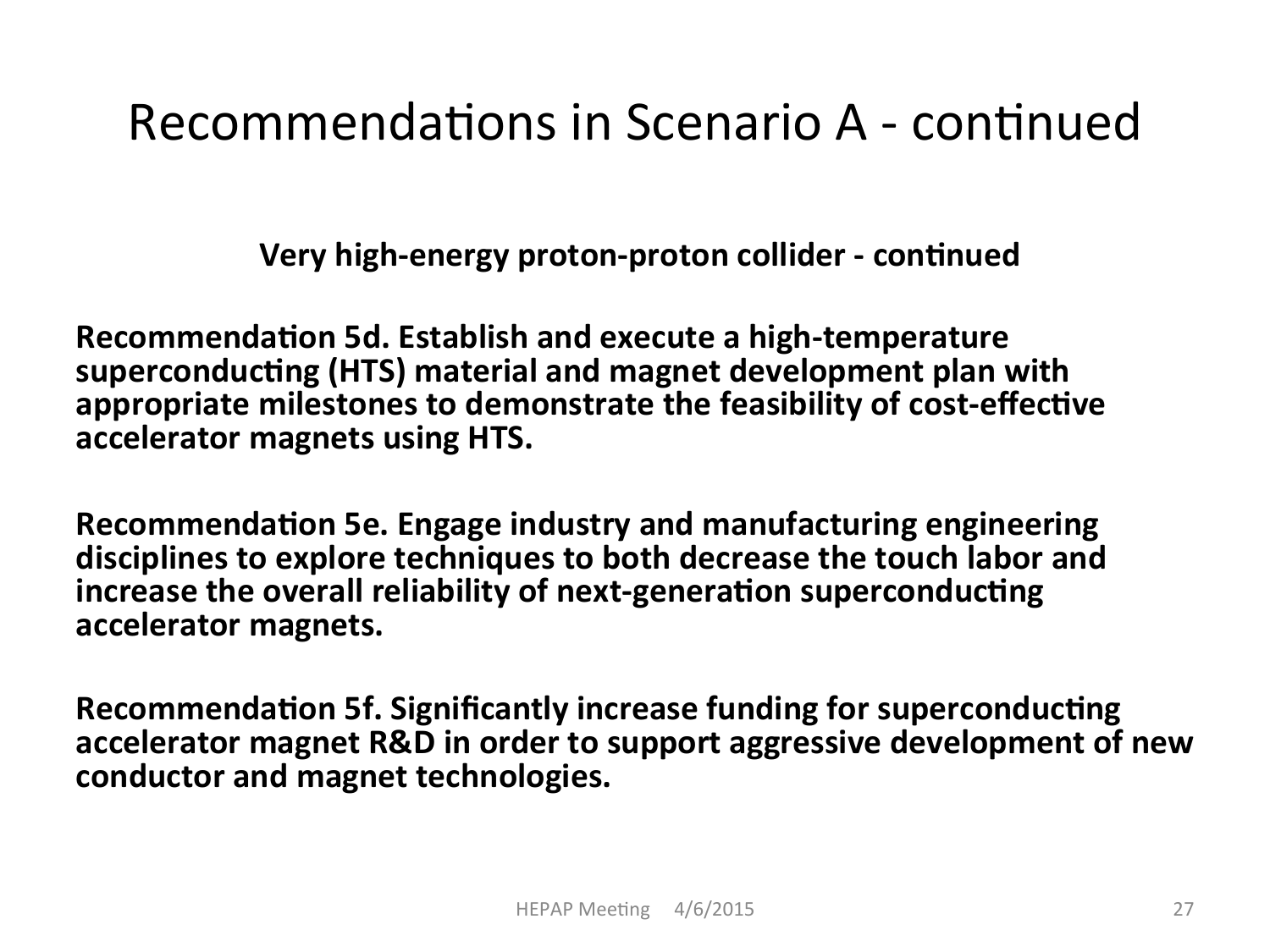**1-TeV ILC Upgrade** 

**Recommendation 6. Increase funding for development of superconducting RF** (SRF) technology with the goal to significantly reduce the cost of a  $\sim$ 1 TeV energy upgrade of the ILC. Strive to achieve 80 MV/m accelerating gradients with new SRF materials on the 10-year timescale.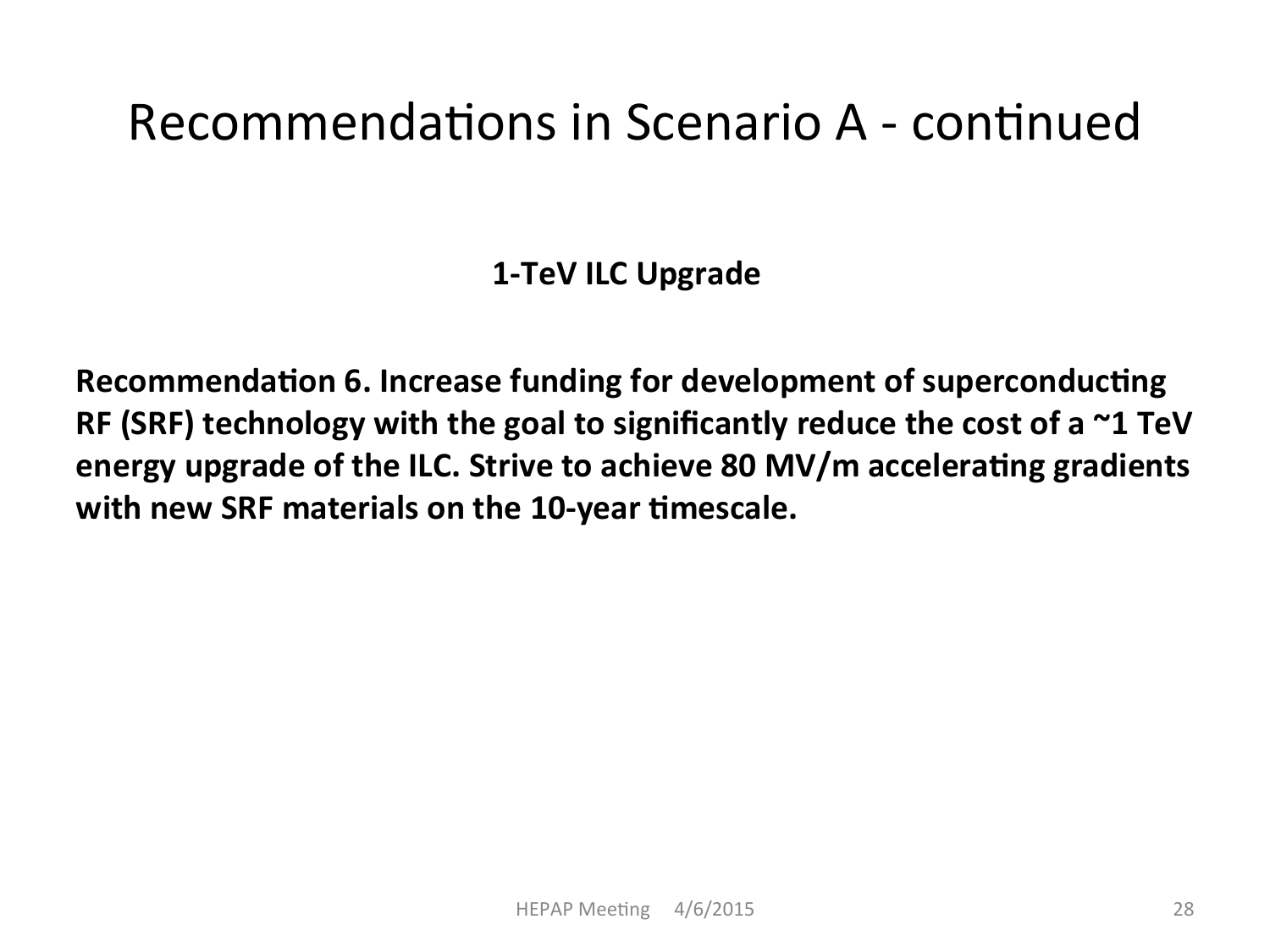**Further Future Accelerators** 

#### **Multi-TeV** e<sup>+</sup>e<sup>-</sup> Collider

**Recommendation 7. Vigorously pursue particle-driven plasma wakefield acceleration of** positrons at FACET in the time remaining for the operation of the facility. Between the closing of FACET and the operation of a follow-on facility, preserve the momentum of particle-driven wakefield acceleration research using other facilities.

**Recommendation 8. Continue to support laser-driven plasma wakefield acceleration experiments on BELLA at the current level.** 

**Recommendation 9. Reduce funding for direct laser acceleration research activities.** 

**Recommendation 10. Convene the university and laboratory proponents of advanced** acceleration concepts to develop R&D roadmaps with a series of milestones and common down-selection criteria towards the goal of constructing a multi-TeV  $e^+e^-$  collider.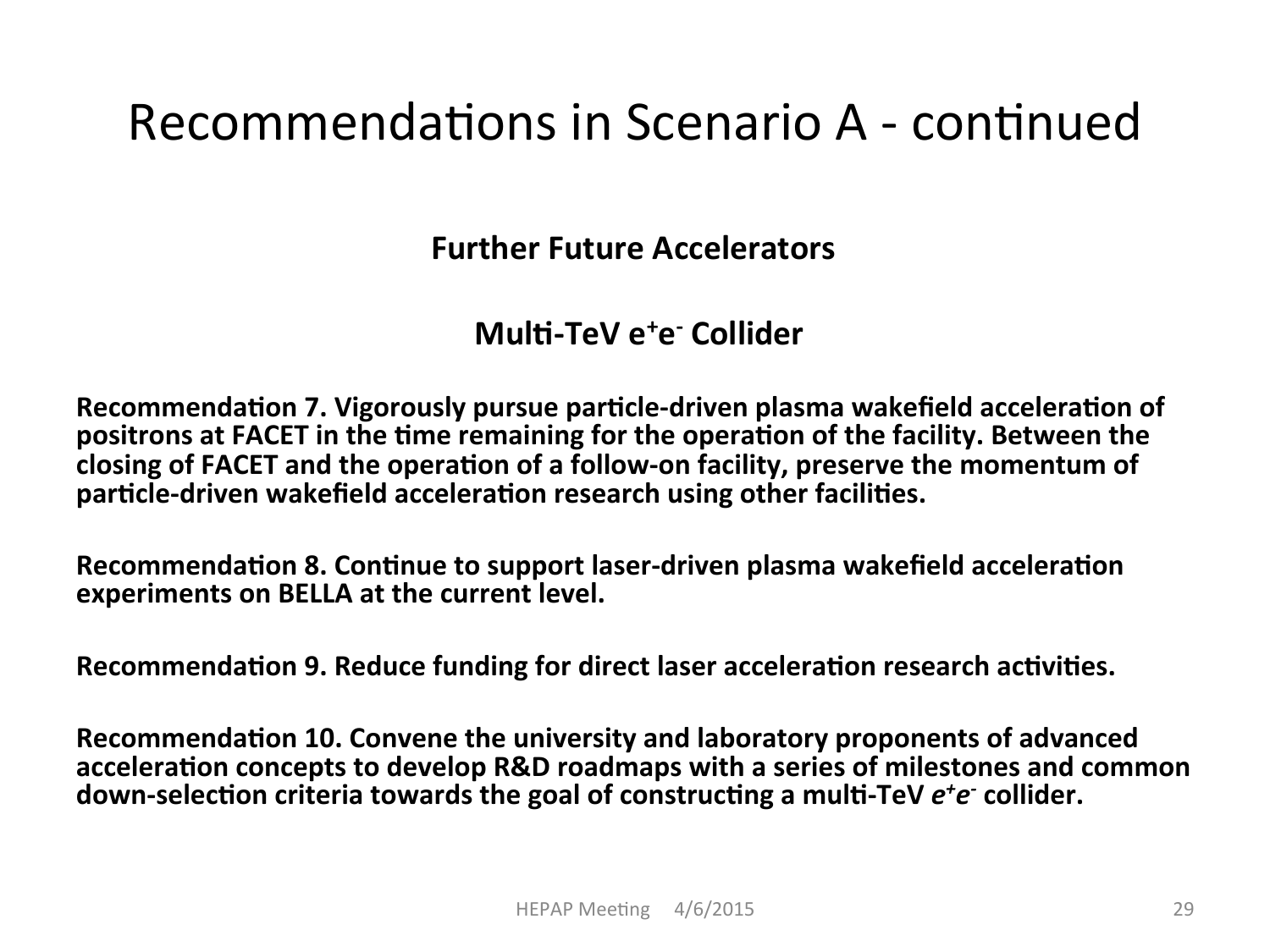**Further Future Accelerators** 

**Multi-TeV eted Collider - continued** 

**Recommendation 11. Continue research on high efficiency power sources** and high gradient normal conducting RF structures.

**Recommendation 12. Make NLCTA available for RF structure testing using its RF power and beam sources.** 

**Recommendation 13. Focus normal conducting RF R&D on developing a** multistage prototype of high-gradient, high-efficiency normal conducting RF technology to demonstrate the effectiveness of the technology for a multi-TeV  $e^+e^-$  collider based upon the development of high-efficiency power sources and high-gradient structures.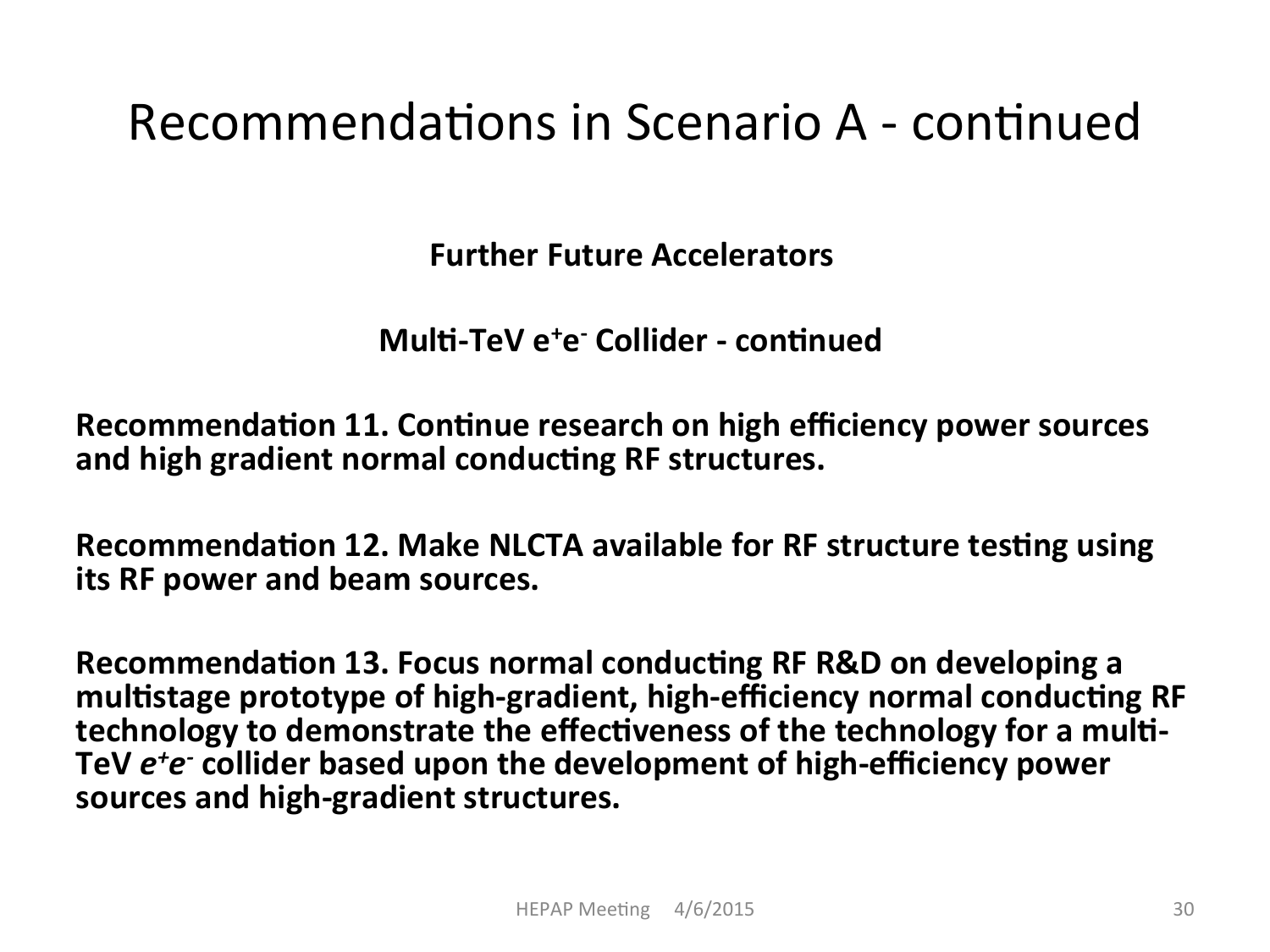#### **Further Future Accelerators (Particle Driven Wakefield Accelerator)**

FACET-II would allow significant progress on much lower emittance and energy spread electron beams in the context of very high acceleration gradients. It would eventually have a new small damping ring for positrons that would utilize the existing positron source and a "sailboat" chicane, which would allow adjustable separation of the drive electron and witness positron beams. FACET-II would enable beam matching and transport at the entrance/exit of a single module, but does not permit independent stages with drive beams. Initial staging experiments can be performed at the ATF and AWA facilities.

The cost of this project is substantial and cannot be accommodated within the current GARD budget.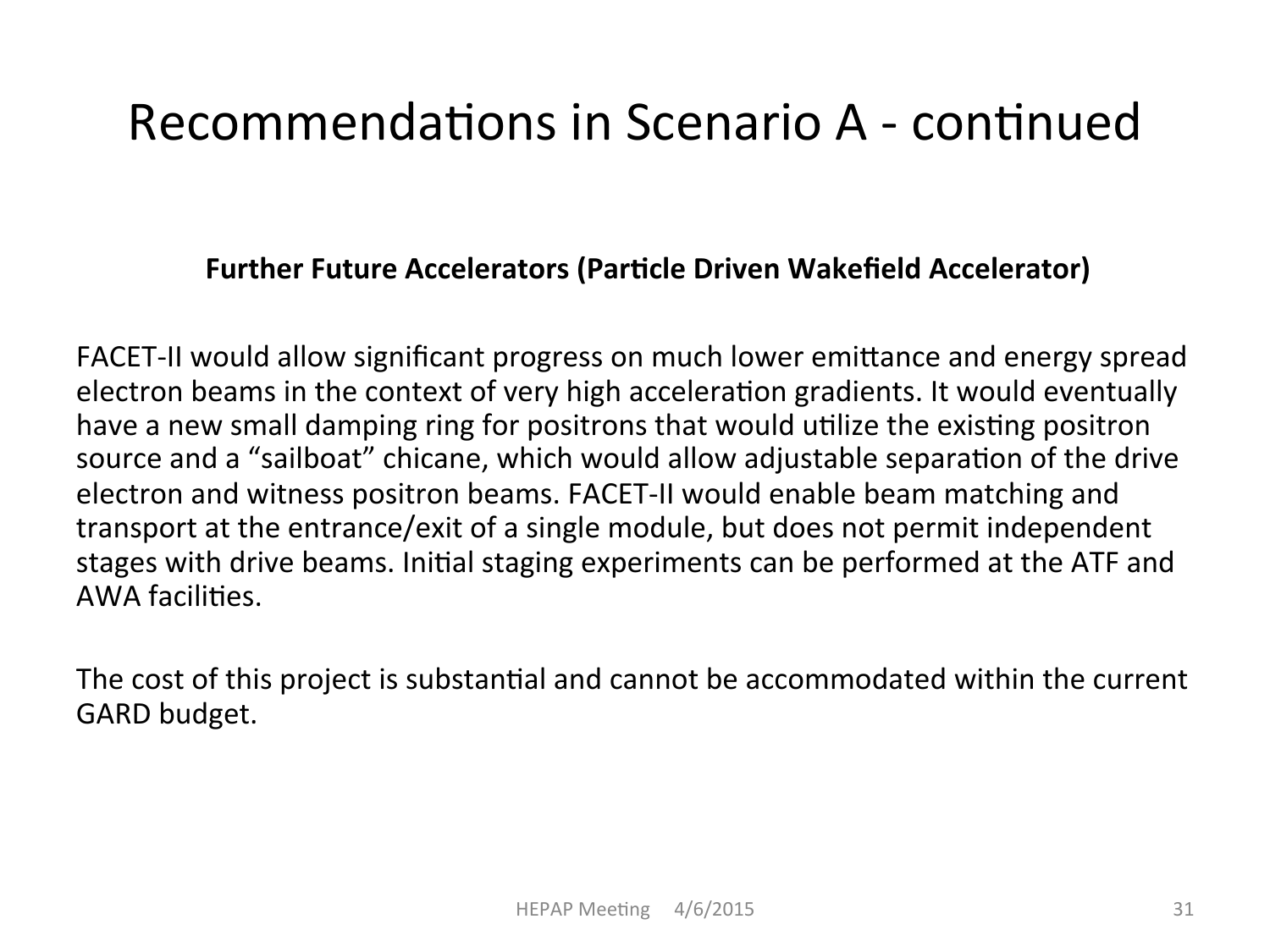#### **Further Future Accelerators (Neutrino Factory)**

Physics results from long-baseline neutrino oscillation studies using the multi-MW proton beam of the Next Steps could call in the further future for more neutrino oscillation studies using a beam from a neutrino factory based upon a muon storage ring, rather than a highintensity proton "super-beam".

The MICE experimental results expected by 2017 will provide answers to the effectiveness of ionization cooling of the muon beam needed for such a storage ring.

P5 recommended termination of MAP and also recommended incorporating into the GARD program MAP activities that are of general importance to accelerator R&D. Under this guidance, fundamental aspects of muon beam dynamics R&D could be funded on a competitive basis against other activities of general interest.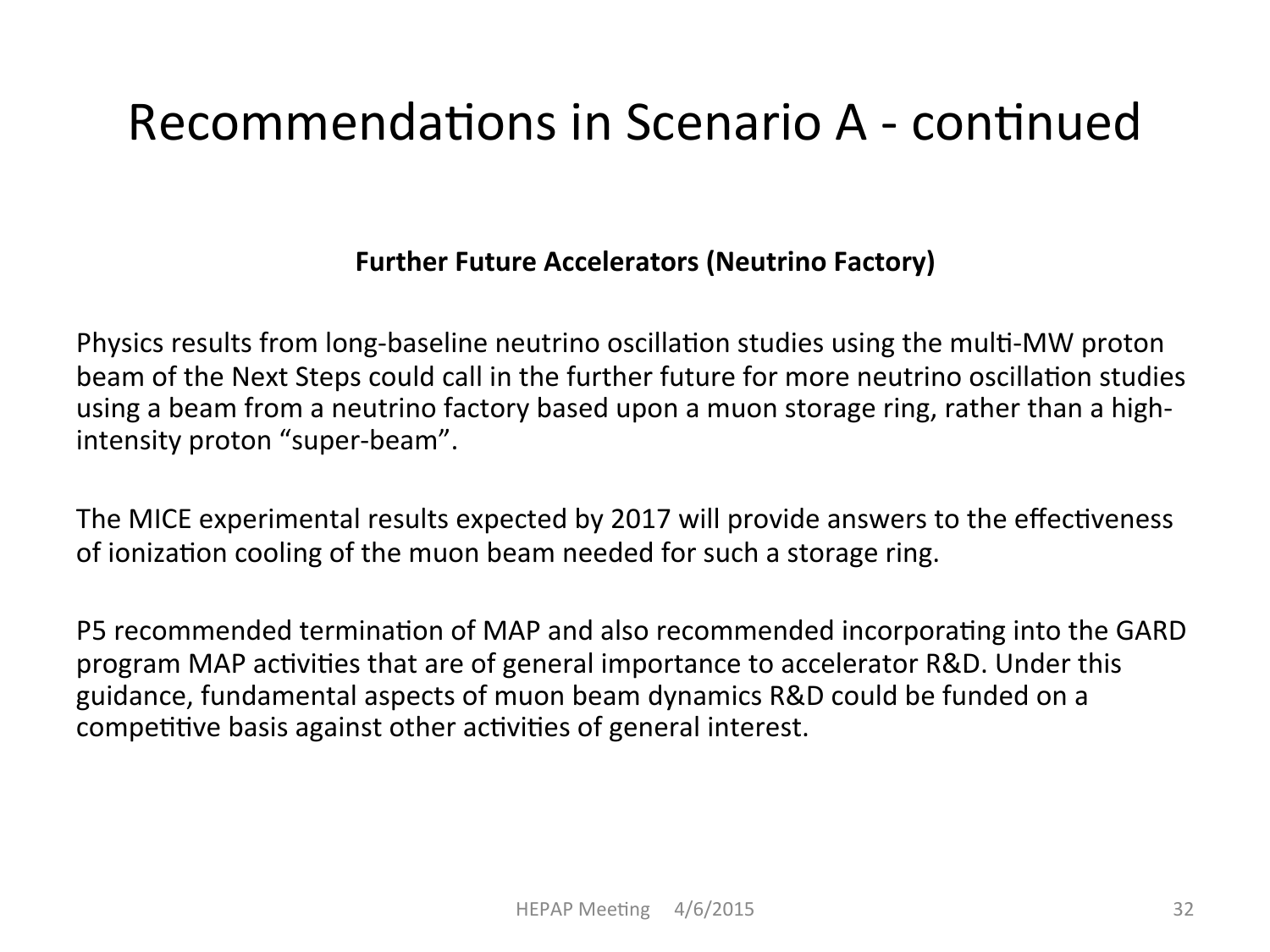**Support for Next Steps and Further Future Accelerators** 

**Recommendation 14. Continue accelerator and beam physics activities and beam instrumentation and control R&D aimed at developing the** accelerators defined in the Next Steps and the Further Future Goals. Develop coordination strategies, both nationally and internationally, to carry out these studies in an efficient manner.

**Recommendation 15. To ensure a healthy, broad program in accelerator** research, allocate a fraction of the budget of the Accelerator Physics and Technology thrust to pursue fundamental accelerator research outside of **the specific goals of the Next Steps and Further Future Goals. Research** activities at universities should play a particularly important role.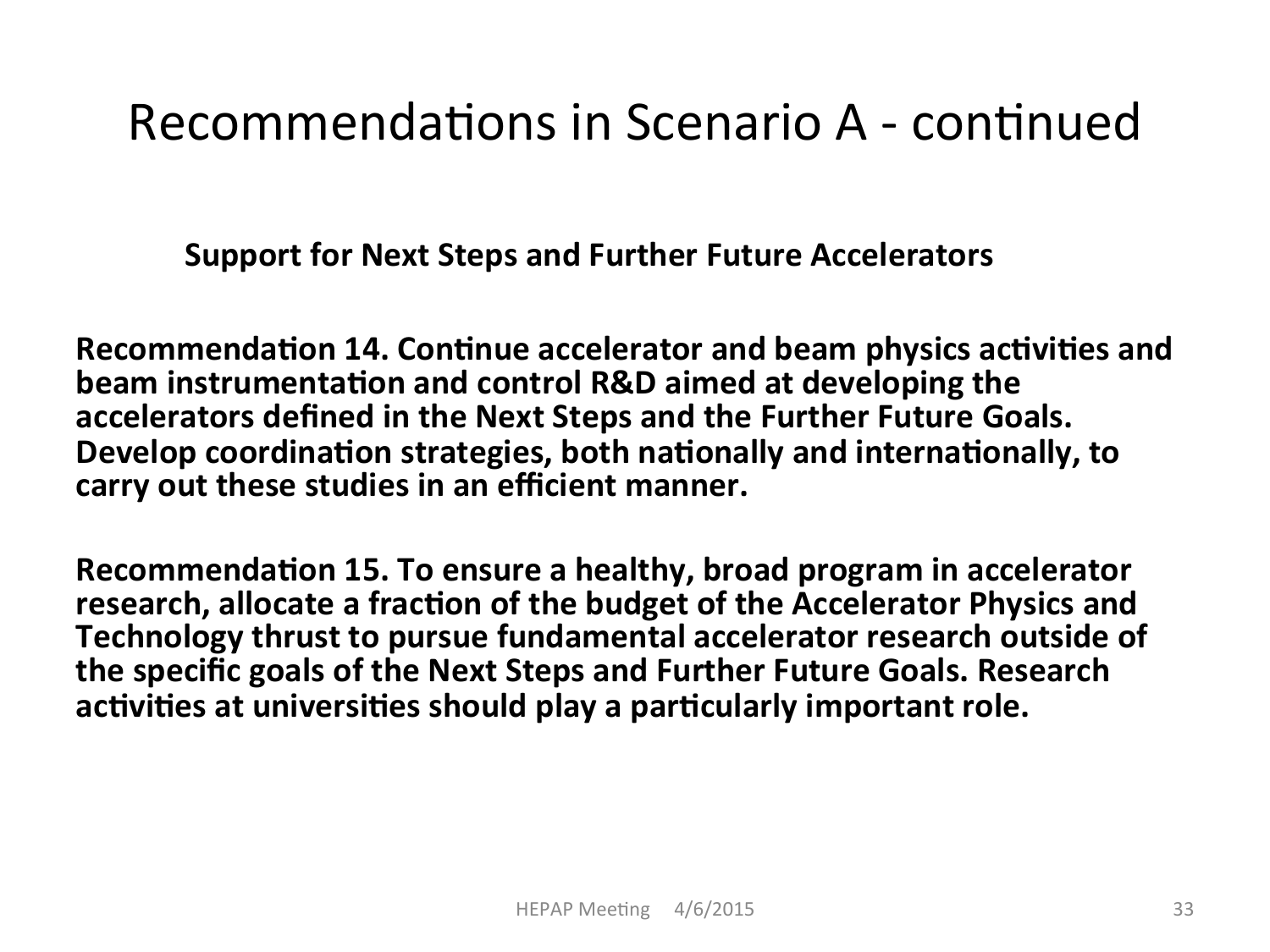# Scenario B

Whereas the current GARD budget (Scenario A) is insufficient to satisfy the expectations of P5, a modest rise in base funding for GARD research (Scenario B: an increase of  $^{\sim}10$ -20% of GARD research,  $^{\sim}1$ -2% of HEP) would open numerous critical R&D opportunities that do not fit in the current base, as well as invigorate fundamental accelerator science research.

Recommendation B1. Increase base GARD funding modestly in order to **open numerous critical R&D opportunities that do not fit in the current base, as well as to invigorate fundamental accelerator science research, and** to step up development of the national accelerator workforce.

Opportunities include ambitious computational accelerator science, R&D on NCRF, higher gradient SRF using new materials, expanding use of the BELLA facility, more robust superconducting magnet R&D, and radiation damage in candidate target materials for neutrino beams.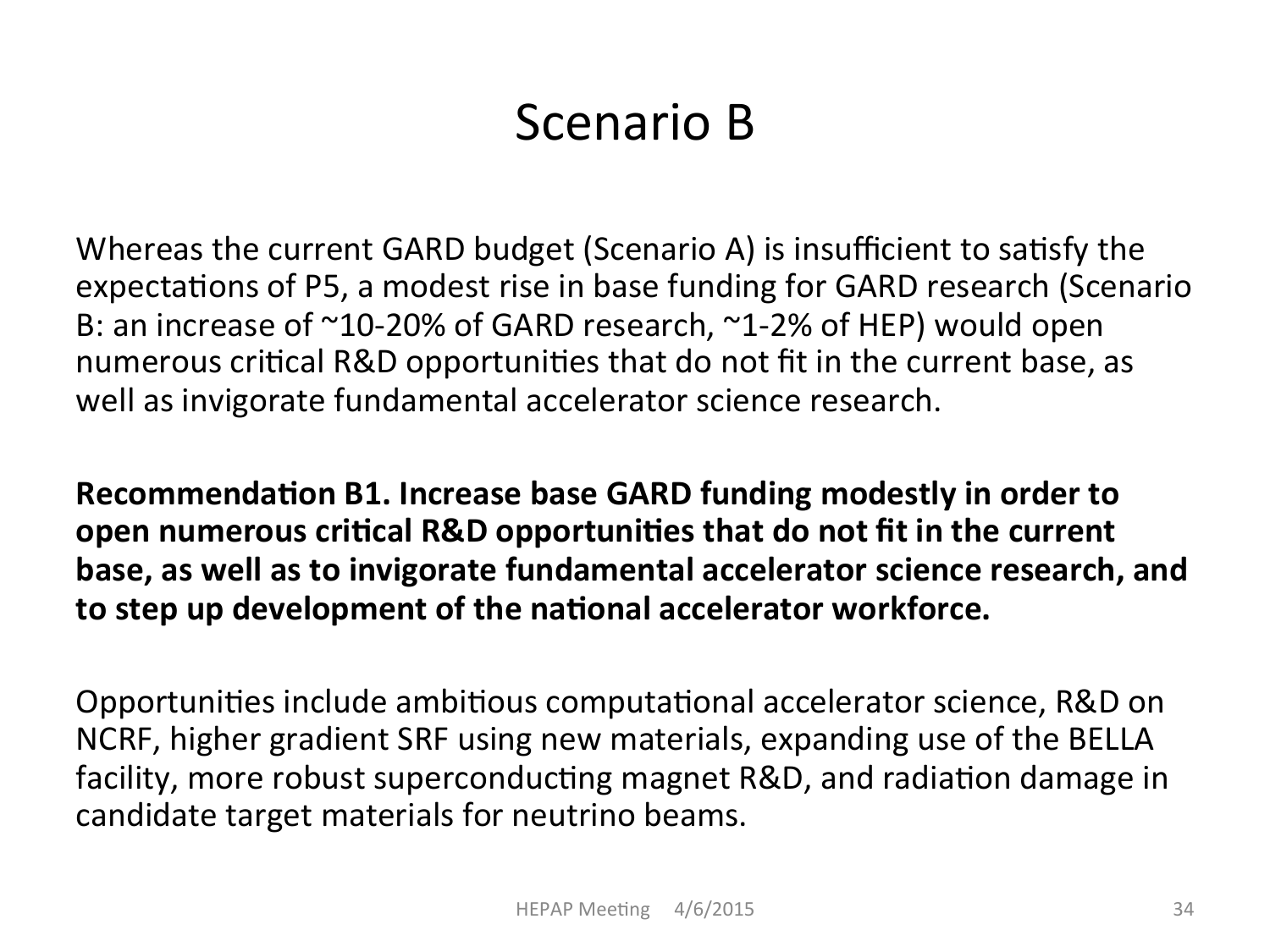The P5 report called for a roadmap for the U.S. to "move boldly toward development of transformational accelerator R&D [...] with an aggressive, sustained, and imaginative R&D program [...] changing the capability-cost curve of accelerators" in Scenario C. Motivated by the P5 science drivers, the goal is to "make these further-future accelerators technically and financially feasible on much shorter timescales."

**Recommendation C1. Hasten the realization of the accelerator of P5's medium-term vision for discovery: a very high-energy proton**proton collider and the realization of the accelerators of P5's longterm vision for discovery: a multi-TeV  $e^+e^-$  collider.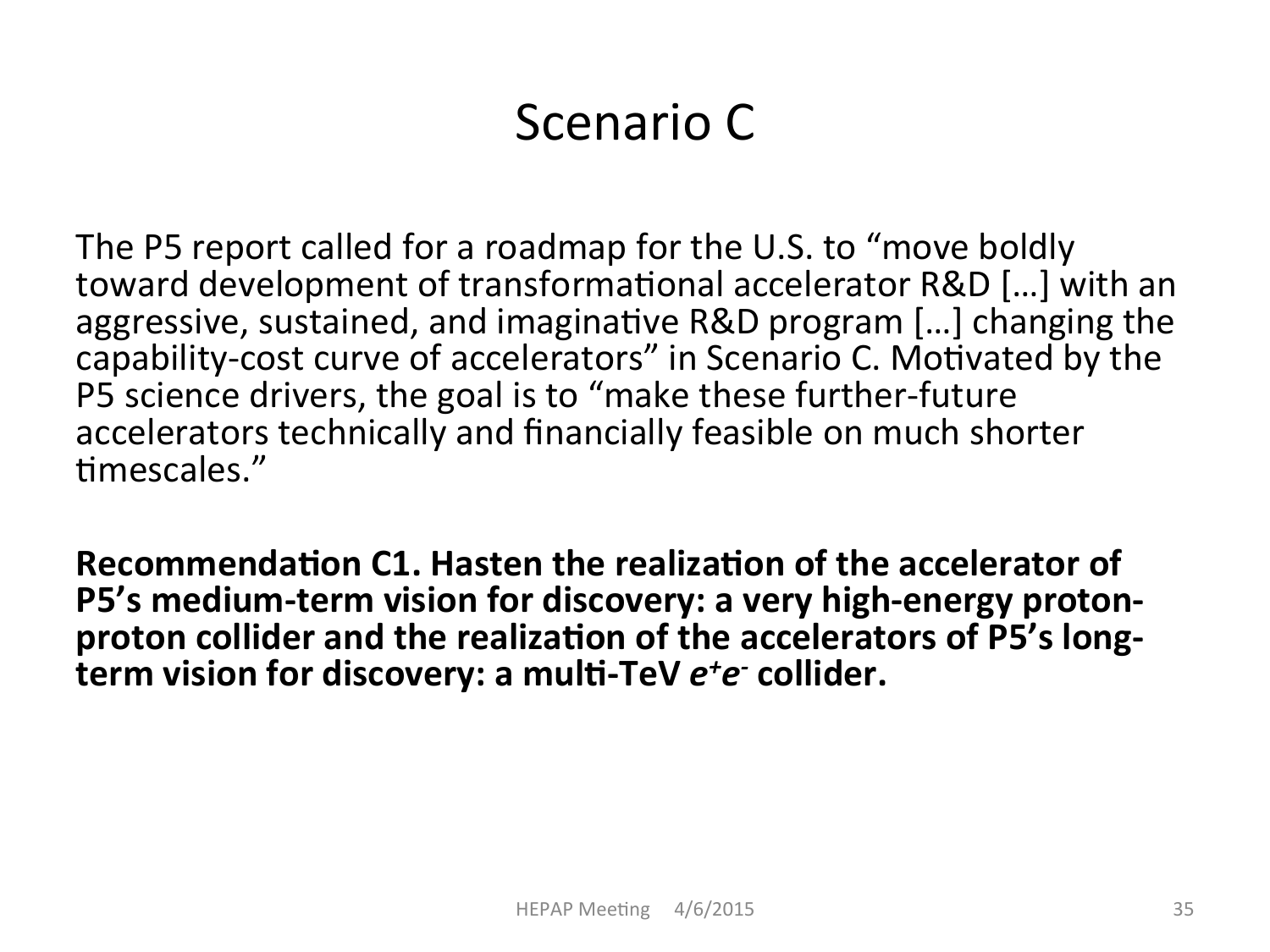For the very high-energy proton-proton collider:

**Recommendation C1a. Ramp up research and development of** superconducting magnets, targeted primarily for a very high**energy proton-proton collider, to a level that permits a multifaceted program to explore possible avenues of breakthrough** in parallel. Investigate additional magnet configurations, fabricate multi-meter prototypes, and explore low cost manufacturing techniques and industrial scale-up of conductors. Increase support for high-temperature superconducting (HTS) materials and magnet development to demonstrate the viability of accelerator-quality HTS magnets for a very high-energy collider.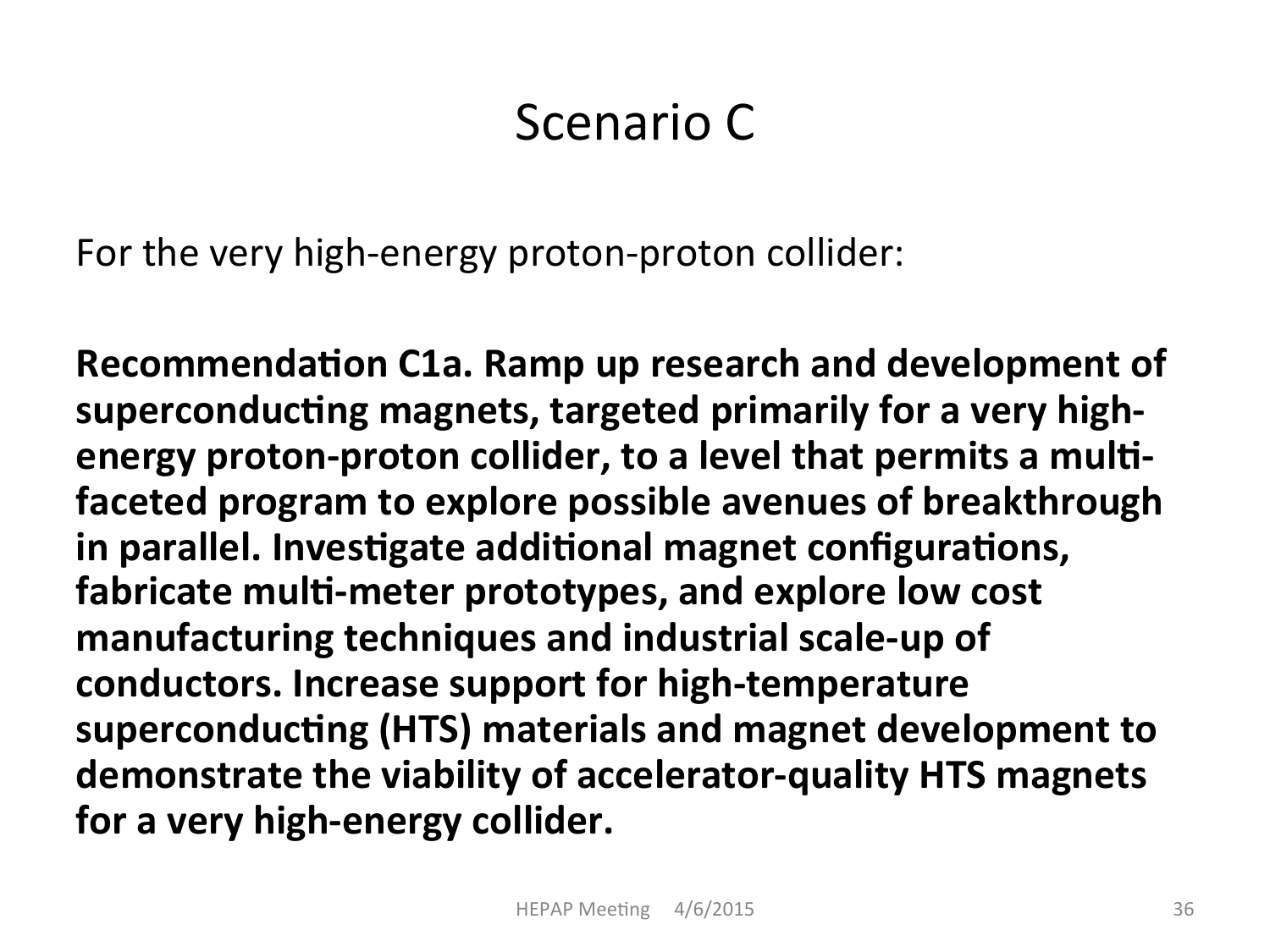Increased investment enabled by Scenario C will permit the exploration of several possible avenues in parallel including investigation of additional magnet configurations, fabrication of multi-meter prototypes, and exploration of low-cost manufacturing techniques.

It will also fund the industrial scale-up of conductors (Nb<sub>3</sub>Sn) and provide increased support for HTS material and magnet development. 

Demonstration of an accelerator quality HTS magnet is an additional goal.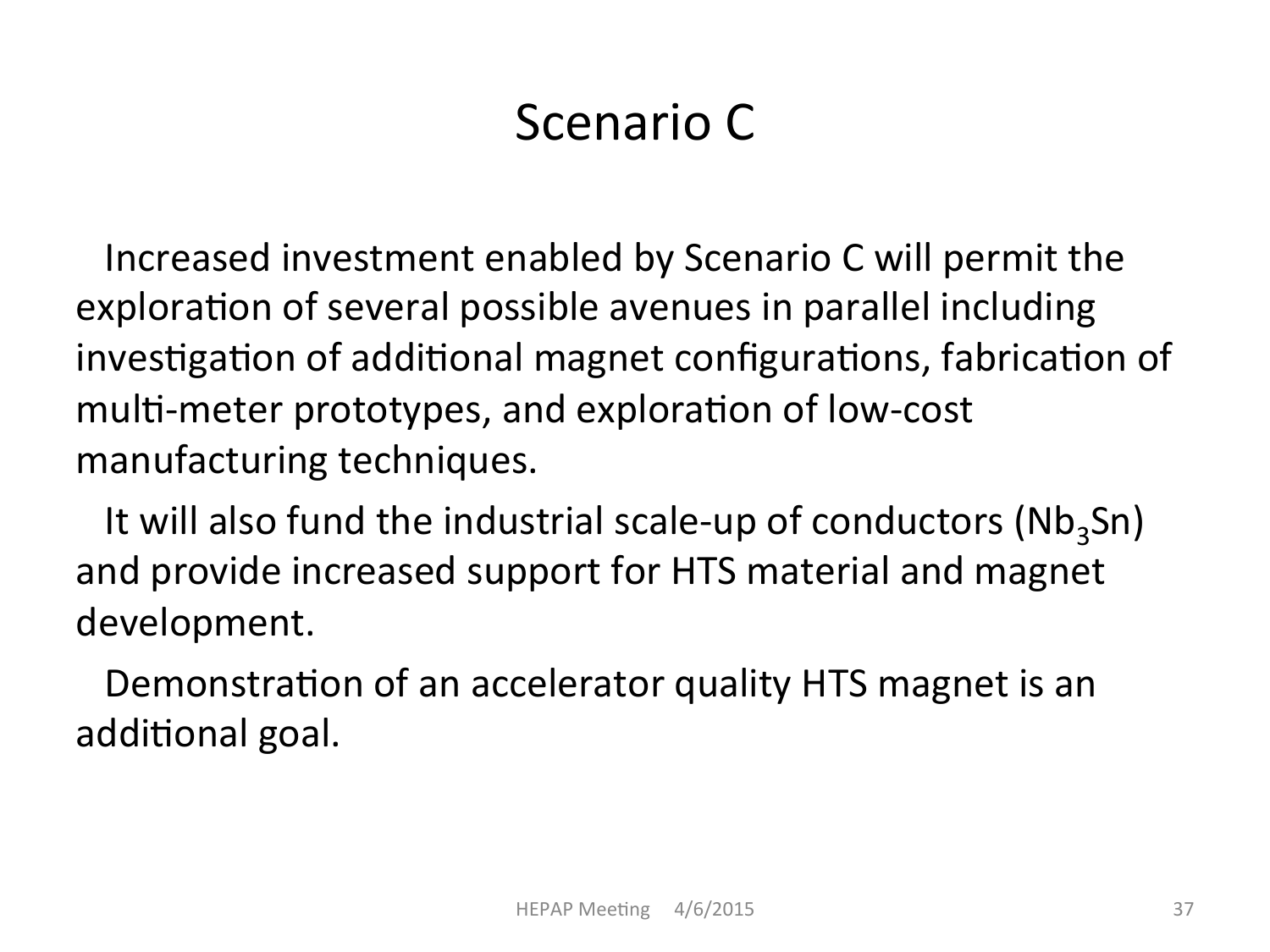Following this first project on magnets and materials and guided by its results, second-generation R&D projects will be launched targeting the next set of breakthroughs needed for the realization of a very high-energy proton-proton collider.

As the enabling technology and cost-driver, superconducting magnets will require further R&D both for more complex magnets and conductor material. 

The extremely high stored energy in the beams combined with the synchrotron radiation load on the magnets will drive further R&D.

Simulation activities will also be needed to optimize the collider design because of these technical challenges.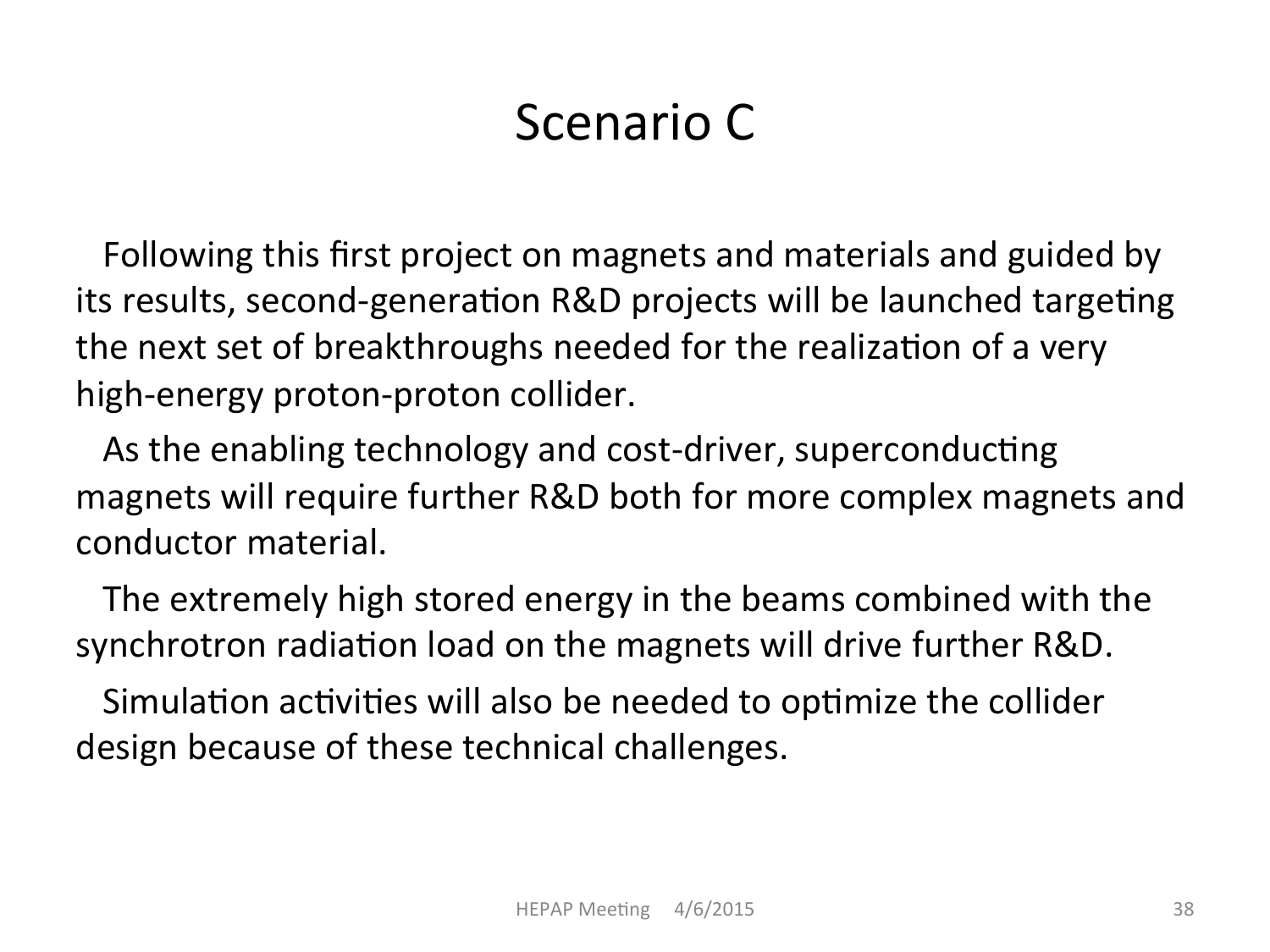For the multi-TeV e<sup>+</sup>e<sup>-</sup> collider:

Recommendation C1b. Develop, construct, and operate a next**genera#on facility for par#cle-driven plasma wakefield** acceleration research and development, targeting a multi-TeV  $e^+e^-$  collider, in order to sustain this promising and synergistic line of research after the closure of the FACET facility.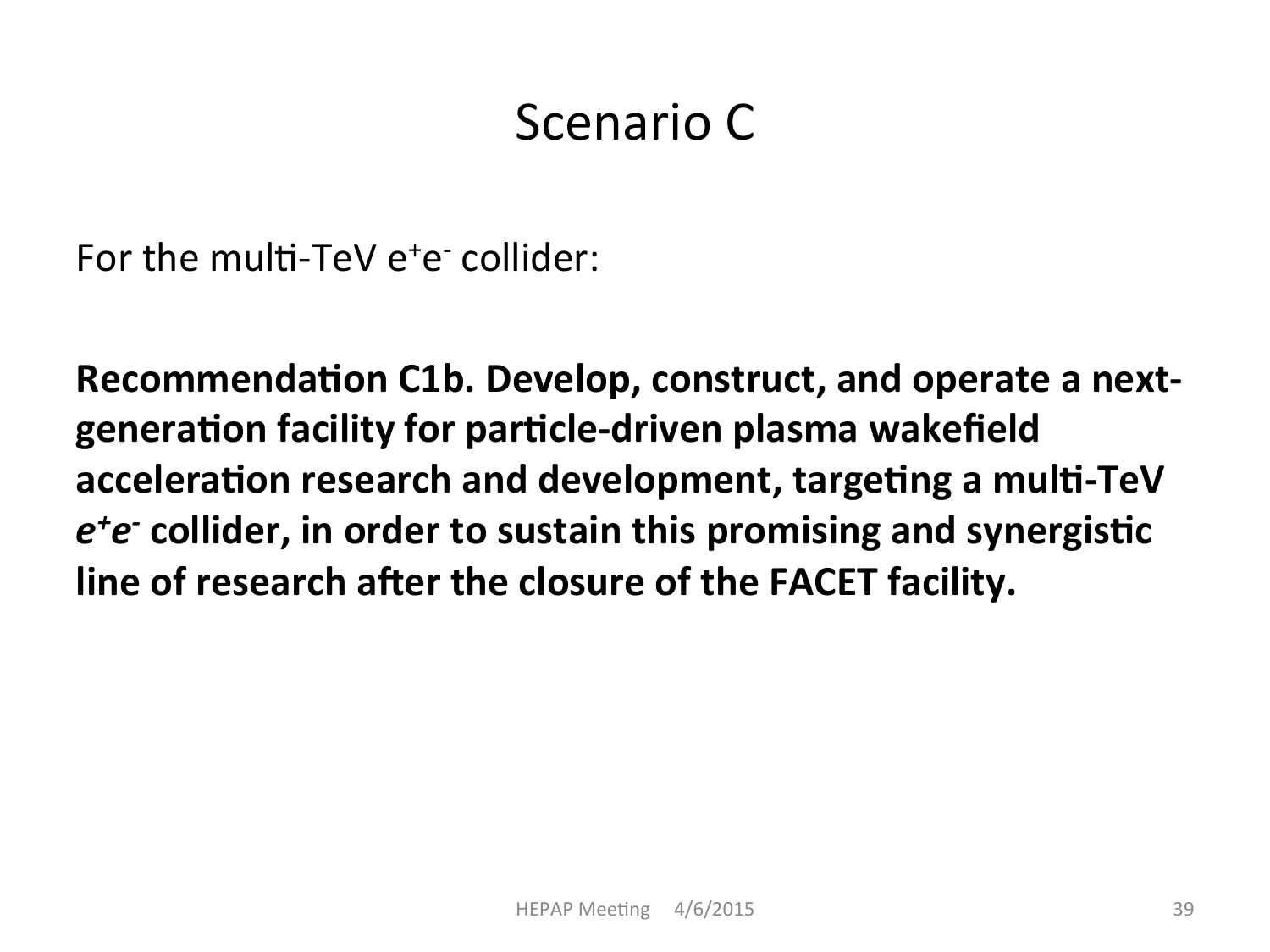To reach the goal of having a credible design for a multi-TeV  $e^+e^-$  collider, a number of R&D steps will be needed to determine the most promising acceleration technique and to further develop that technique for a practical collider.

Seven Steps are listed in the report beginning with continued studies of the candidate techniques on existing facilities.

Community engagement in defining roadmaps with key milestones along with the agreement on down select criteria will be a key part of this process.

Next generation R&D facilities will be needed followed by perhaps next-to-next generation facilities before a down selection to a single technique.

After enough R&D has been performed with the selected technique a demonstration facility will need to be constructed in order to demonstrate the technique on a scale that gives confidence that further scaling can be done to the multi-TeV scale  $e^+e^$ collider.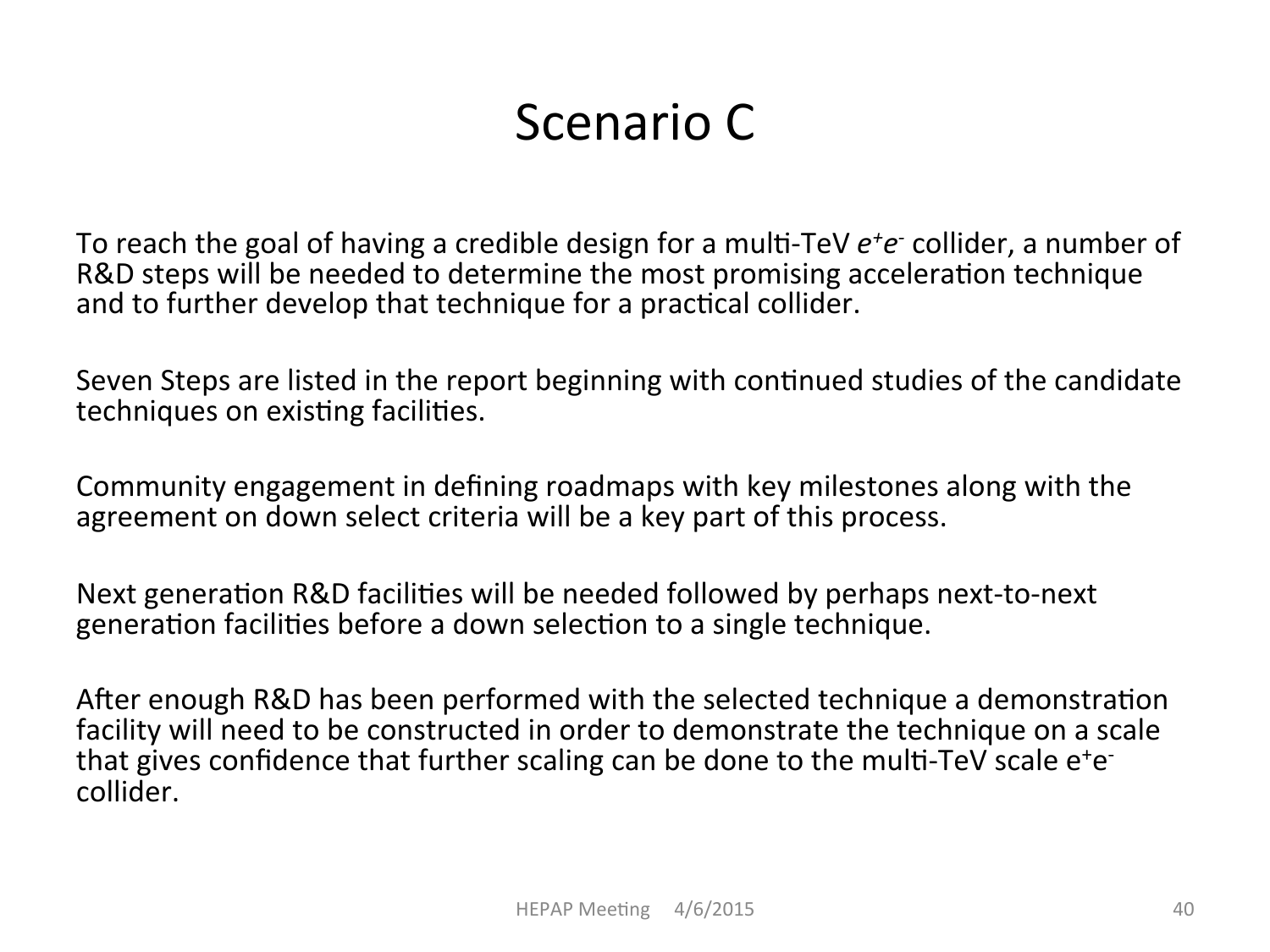Scenario C funding would enable the U.S. accelerator R&D program to "move boldly toward development of transformational accelerator  $R&D$  [...] with an aggressive, sustained, and imaginative R&D program", as called for by the P5 strategic plan.

By funding R&D projects that would hasten the development of a very highenergy proton-proton collider and of a multi-TeV  $e^+e^-$  collider, Scenario C funding would consolidate R&D areas in which the U.S. already has significant strengths and leadership positions. With this additional funding, the U.S. could maintain its traditional leadership in accelerator R&D.

The R&D projects chosen would significantly enhance the state-of-the-art; consequently, they can be expected to generate exciting results that will draw new practitioners into the accelerator R&D enterprise, and that can be applied across the Office of Science.

Scenario C funding would energize a vibrant accelerator-based U.S. particle physics program.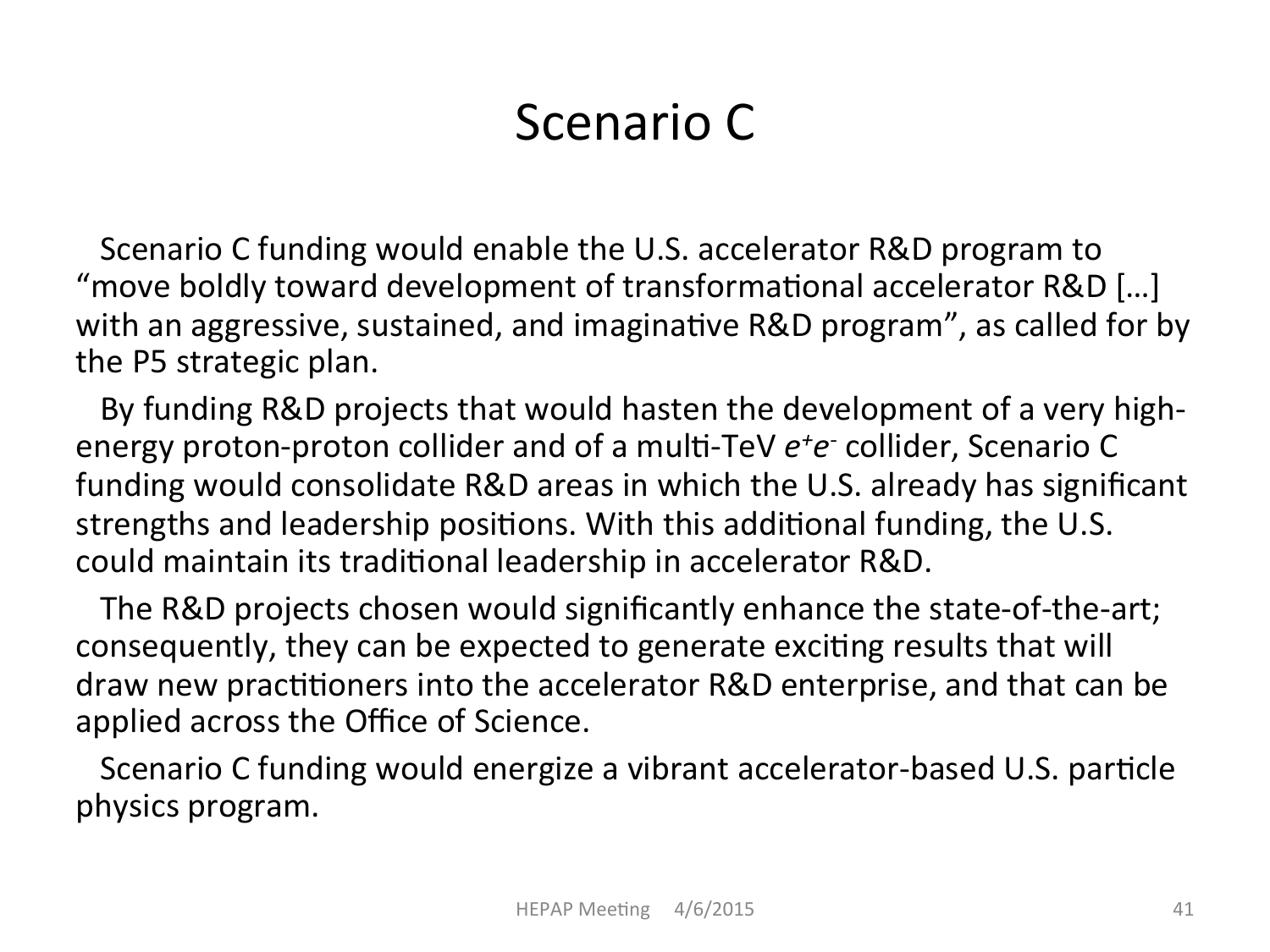# **Conclusions**

A healthy program in accelerator R&D is key to ensuring that the US accelerator based high energy particle physics program is world leading.

Training of the next generation of accelerator scientists and technologists is a very important element of the GARD R&D program. See the HEPAP Subcommittee on Workforce Development report published this past spring.

Need to provide continued support for fundamental accelerator R&D that is not directed towards the possible projects presently under discussion. This has provided us with our current suite of accelerator capabilities.

Our hope is that our report will provide useful guidance to DOE OHEP in charting the future of accelerator R&D in the US.